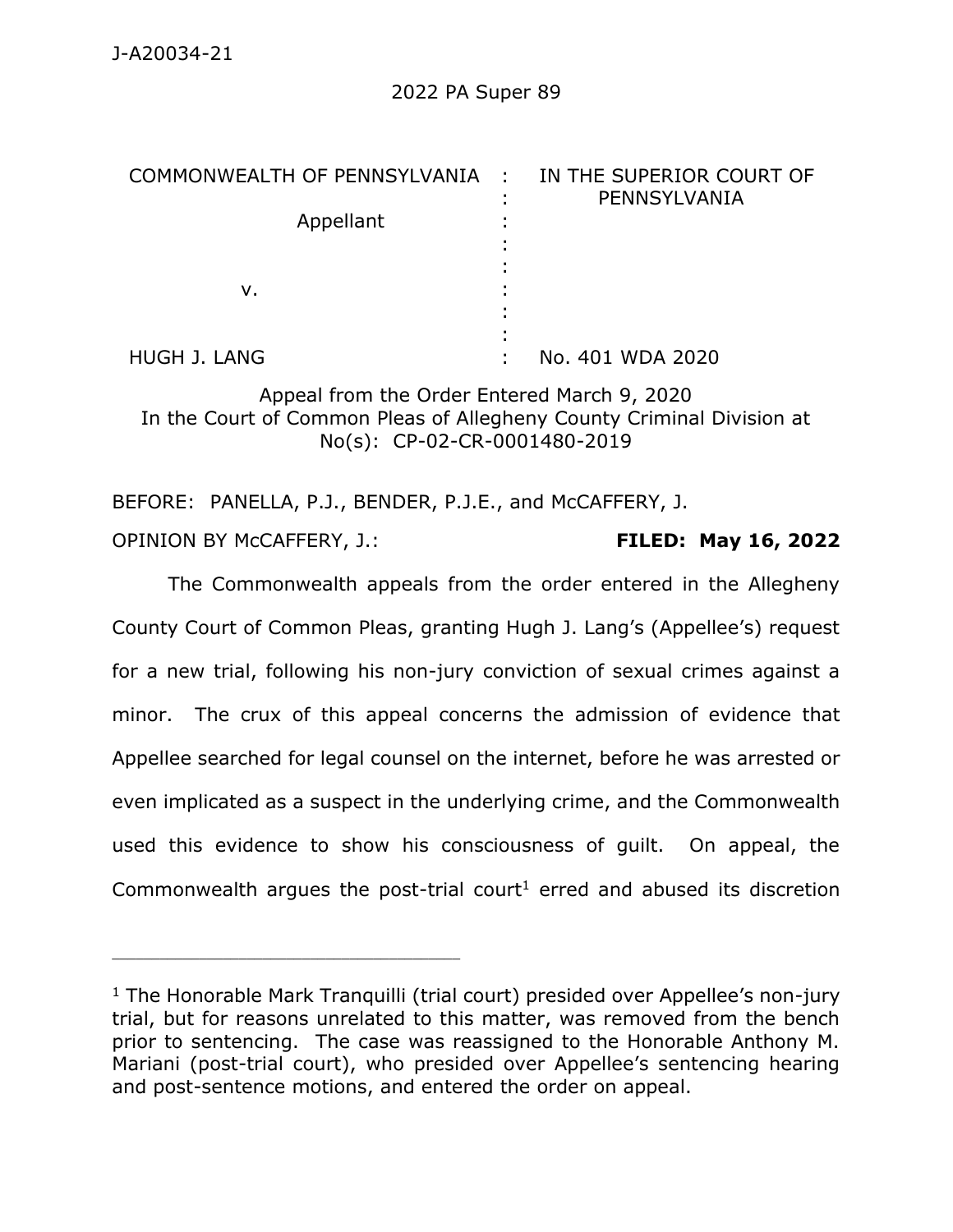J-A20034-21

when it granted Appellee a new trial based on its determination that the admission of this evidence violated Appellee's constitutional due process rights. We hold that the post-trial court did not err or abuse its discretion when it found (1) Appellee's constitutional due process rights were violated, (2) the prejudicial value of the evidence outweighed its probative value, and (3) admission of evidence was not harmless error. Accordingly, we affirm.<sup>2</sup>

In June of 2001, Appellee allegedly sexually abused R.S. (Victim) at St. Therese Lisieux Roman Catholic parish located in Munhall, Pennsylvania. N.T., Non-Jury Trial, 11/6-8/19, at 100-01, 116-22. Victim did not report the abuse until August 17, 2018, when he called a child abuse hotline, and reported that Appellee had abused him 17 years earlier. *Id.* at 126, 156-57, 162-63. Subsequently, in March 2019, Appellee was charged with attempted aggravated indecent assault, indecent assault (three counts), indecent exposure, corruption of minors, sexual abuse of children (photographing), and unlawful contact with a minor  $3$  This case proceeded to trial on November 6, 2019, where the Commonwealth presented the following evidence:

At trial, the alleged victim testified that he had been sexually abused by [Appellee] while [Appellee] was serving as a priest at St. Therese Lisieux Roman Catholic parish located in Munhall, Pennsylvania in 2001. The alleged victim testified that the abuse

<sup>2</sup> As we will discuss *supra*, the post-trial court also granted Appellee relief on his claim that one of his convictions was time-barred. The Commonwealth does not challenge that ruling on appeal.

<sup>3</sup> 18 Pa.C.S. §§ 901(a), 3126(a)(7), 3127(a), 6301(a)(1), 6312(b), 6318(a)(1).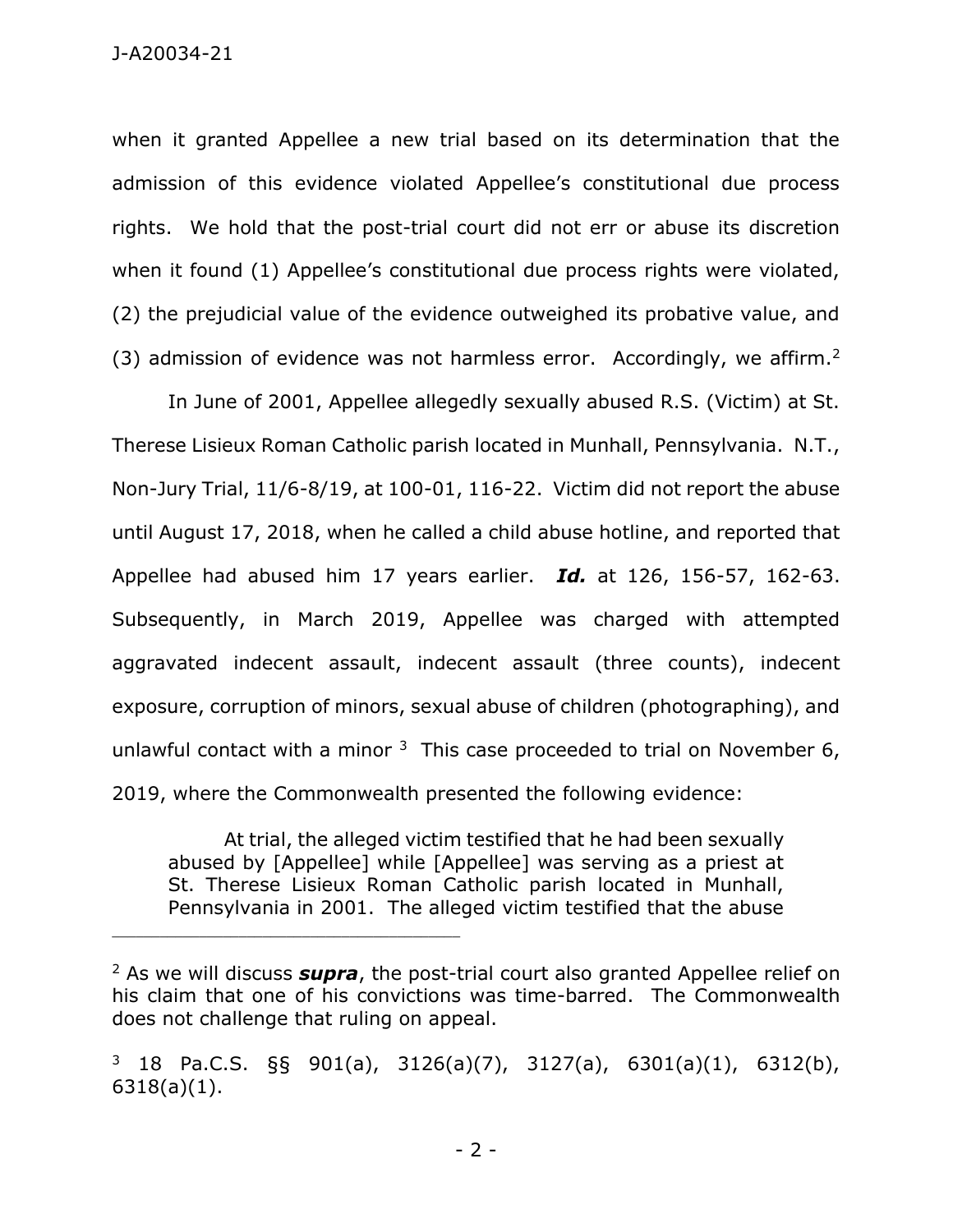occurred when he was eleven years old and attending altar server training at the church. On one of the days during altar server training, the alleged victim and another boy had been fooling around at lunch. According to the alleged victim, [Appellee] approached him and appeared angry. The alleged victim was escorted to the side entrance of the church. The alleged victim testified that [Appellee] then led him down to a room in the basement of the church where [Appellee] locked the door of the room behind them. The alleged victim testified that [Appellee] criticized the alleged victim's dirty clothing and began tugging at his shirt. The alleged victim testified that [Appellee] instructed him to remove his clothes. According to the alleged victim, after he removed his clothes, [Appellee] took a photograph of him while he was naked.

The alleged victim testified that [Appellee] informed the alleged victim that he was a "troublemaker" and if he [did not] behave, [Appellee] would show the photograph to the other boys. The alleged victim stated that he and [Appellee] sat on a bench where [Appellee] touched his shoulder, chest and between his buttocks. [Appellee] then opened his own pants and directed [the alleged victim's] hand onto [his] penis to masturbate him. [Appellee] ejaculated on the alleged victim's chest and leg. [Appellee] provided the alleged victim with a handkerchief and told the victim to clean himself. The alleged victim then returned to the other boys who were still eating lunch. The alleged victim did not tell anyone about this experience when it occurred.

David Hamilton testified that he was a friend of the alleged victim when they were freshmen in high school. Hamilton testified about an incident that occurred among a group of boys who were drinking alcohol in a cemetery. When one of the boys made a comment about the alleged victim's Catholic high school and crudely joked about priests engaging in sex abuse, the alleged victim got very angry and stormed away from the group. Mr. Hamilton testified that he followed the alleged victim. When Mr. Hamilton caught up to the alleged victim, the alleged victim recounted details similar to those he testified about at trial concerning what had happened to him while at altar server's school.

Post-Trial Ct. Op., 1/7/21, at 3-4 (paragraph break inserted).

Moreover, relevant to this appeal,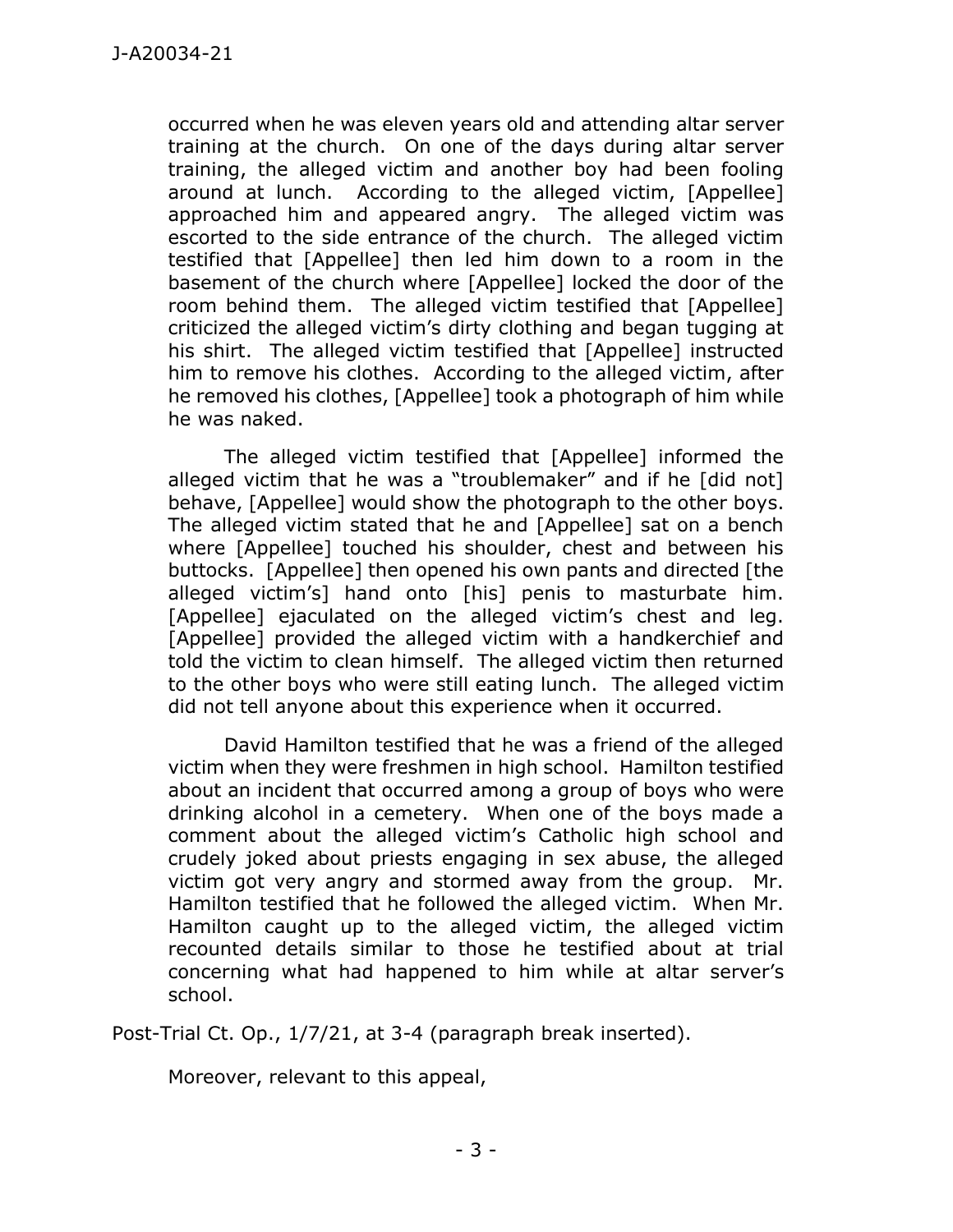[t]he Commonwealth also admitted evidence that on July 28, 2018, the Pennsylvania Office of Attorney General publicly released a Report which was prepared by the Fortieth Statewide Investigating Grand Jury (hereafter, "Report") disclosing results of an investigation into clergy abuse in the Commonwealth of Pennsylvania. The Report specifically named a number of priests accused of sexual misconduct and it contained entries in which the names of some priests were redacted. [Appellee's] name was not among those specifically identified in the Report. The Report garnered significant media attention when it was released. Over [Appellee's] objection, the Commonwealth also sought to admit evidence of internet searches recovered from an iPad that was seized from [Appellee's] residence pursuant to a search warrant. The evidence recovered from that iPad allegedly disclosed that internet searches were conducted for top Pittsburgh criminal attorneys on July 29, 2018, one day after the release of the Report. . . .

## *Id.* at 4-5.

Appellee presented two factual witnesses — who contradicted some of Victim's account of the incident, such as the location of the altar serving camp, the adults who were supervising, participants in the camp, and the type of food provided for lunch — and three character witnesses. N.T., Non-Jury Trial, at 388-392, 425, 446-47, 451-53, 457-58. He also testified on his own behalf, and specifically denied ever sexually abusing Victim, and in fact, claimed he did not know Victim. *Id.* at 472.

On November 8, 2019, the trial court found Appellee guilty of one count each of unlawful contact with a minor, indecent exposure, corruption of minors, and three counts of indecent assault. $4$  After the trial concluded, the

<sup>4</sup> The trial court found Appellee not guilty of attempted aggravated indecent assault and sexual abuse of children.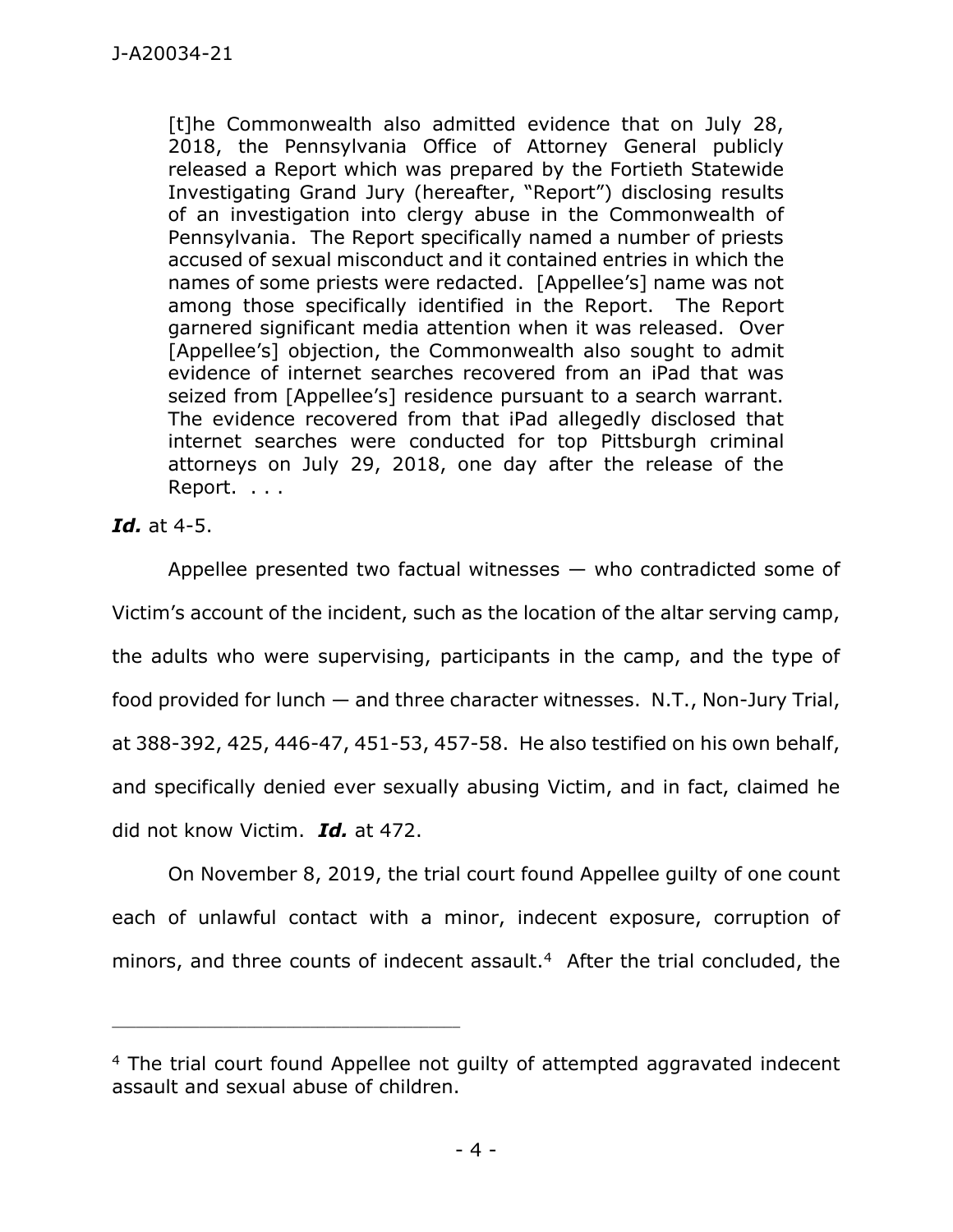trial court judge was removed, and the post-trial court judge was assigned to Appellee's post-trial proceedings. On February 6, 2020, the post-trial court sentenced Appellee to an aggregate term of 9 months' to 2 years' incarceration, followed by 5 years' probation. Appellee filed a timely postsentence motion on February 17, 2020,<sup>5</sup> arguing (1) the statute of limitations had run on his conviction of unlawful contact with a minor and (2) he was entitled to a new trial based on the erroneous admission of his internet searches under the theory of consciousness of guilt. *See* Appellant's Post-Sentence Motion, 2/17/20, at 3-7 (unpaginated). The Commonwealth did not contest the dismissal of the unlawful contact conviction, but maintained the trial court did not erroneously admit consciousness of guilt evidence. *See* Commonwealth's Response to [Appellant's] Post-Sentence Motion, 3/2/20, at 2, 4-6 (unpaginated).

On March 9, 2020, the post-trial court held a hearing, and that same day issued an order (1) dismissing Appellee's conviction of unlawful contact with a minor and vacating the corresponding sentence, and (2) vacating the sentence at Appellee's remaining counts and granting a new trial based on the alleged erroneous admission of evidence of his internet searches. Order, 3/9/20. Specifically, the post-trial court found Appellee's constitutional right

<sup>&</sup>lt;sup>5</sup> Appellee was required to file post-sentence motions within 10 days of his sentencing, or by February 16, 2020. However, that day fell on a Sunday, and, therefore, Appellee had until the next business day, February 17, 2020, to timely file his post-sentence motions. *See* 1 Pa.C.S. 1908.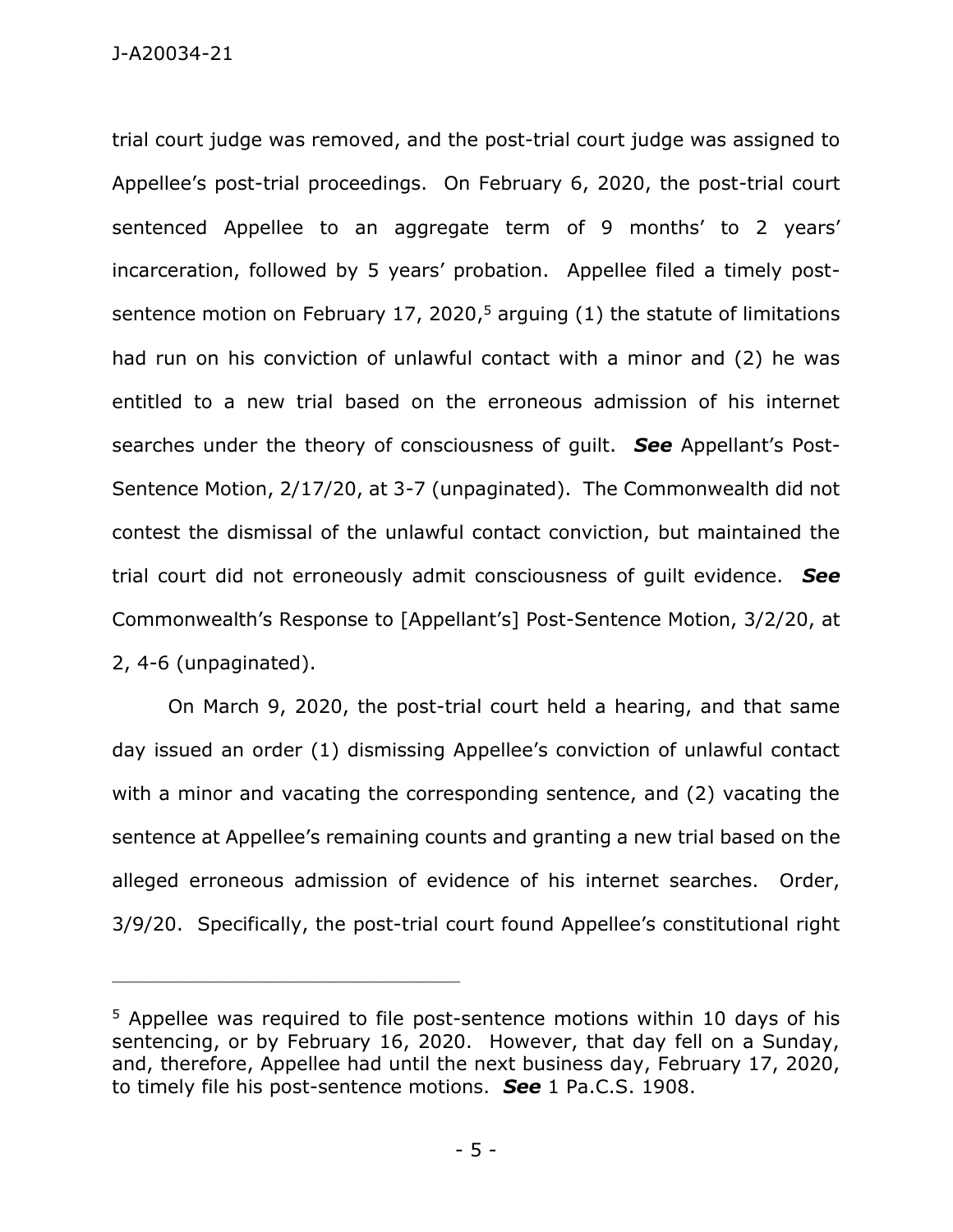to due process was violated by the introduction of the internet search evidence "being presented and being material to the outcome of the case" and that the prejudicial impact of that evidence "outweighed any probative value." N.T., Post-Sentence Motion H'rg, 3/9/20, at 28, 31. The Commonwealth filed this timely appeal.<sup>6</sup>

The Commonwealth raises four issues on appeal:

1. [Whether] the [post-trial court] erred and abused [its] discretion in entertaining a constitutional due process argument based either on the 14th Amendment or the 6th Amendment since trial counsel did not object to admission of evidence on those grounds at trial. The only argument made by trial counsel was that the evidence was not relevant because it did not prove consciousness of guilt and that even if it did, the prejudice outweighed the probative value. That is the only basis upon which [the post-trial court] was permitted to make its ruling. The [posttrial court could not] act as an advocate for [Appellee] by raising a theory not raised at trial and newly appointed counsel could not (and did not) raise ineffectiveness for the narrow objection made by trial counsel.

2. [Whether] the [post-trial court] erred in finding that the [trial court] committed reversible error in allowing the Commonwealth to introduce, in a non-jury trial, the fact that [Appellee] conducted an internet search for criminal defense attorneys at a point where he was not charged with any type of criminal offense, as evidence

<sup>6</sup> On March 16, 2020, the trial court directed the Commonwealth to file a Pa.R.A.P. 1925(b) concise statement of errors complained of on appeal within 21 days, or by Monday, April 6th. The Commonwealth's Rule 1925(b) statement, however, was not filed until April 7th. Nevertheless, we note April 6, 2020, fell within the ongoing COVID-19 judicial emergency. *See In re Gen. Statewide Jud. Emergency*, 228 A.3d 1283, 1285 (Pa. 2020) (suspending all time computations from March 19, 2020, through April 3, 2020); *In re Gen. Statewide Jud. Emergency*, 230 A.3d 1015 (Pa. 2020) (extending judicial emergency through June 1, 2020). Accordingly, we conclude the Commonwealth's Rule 1925(b) statement was timely filed.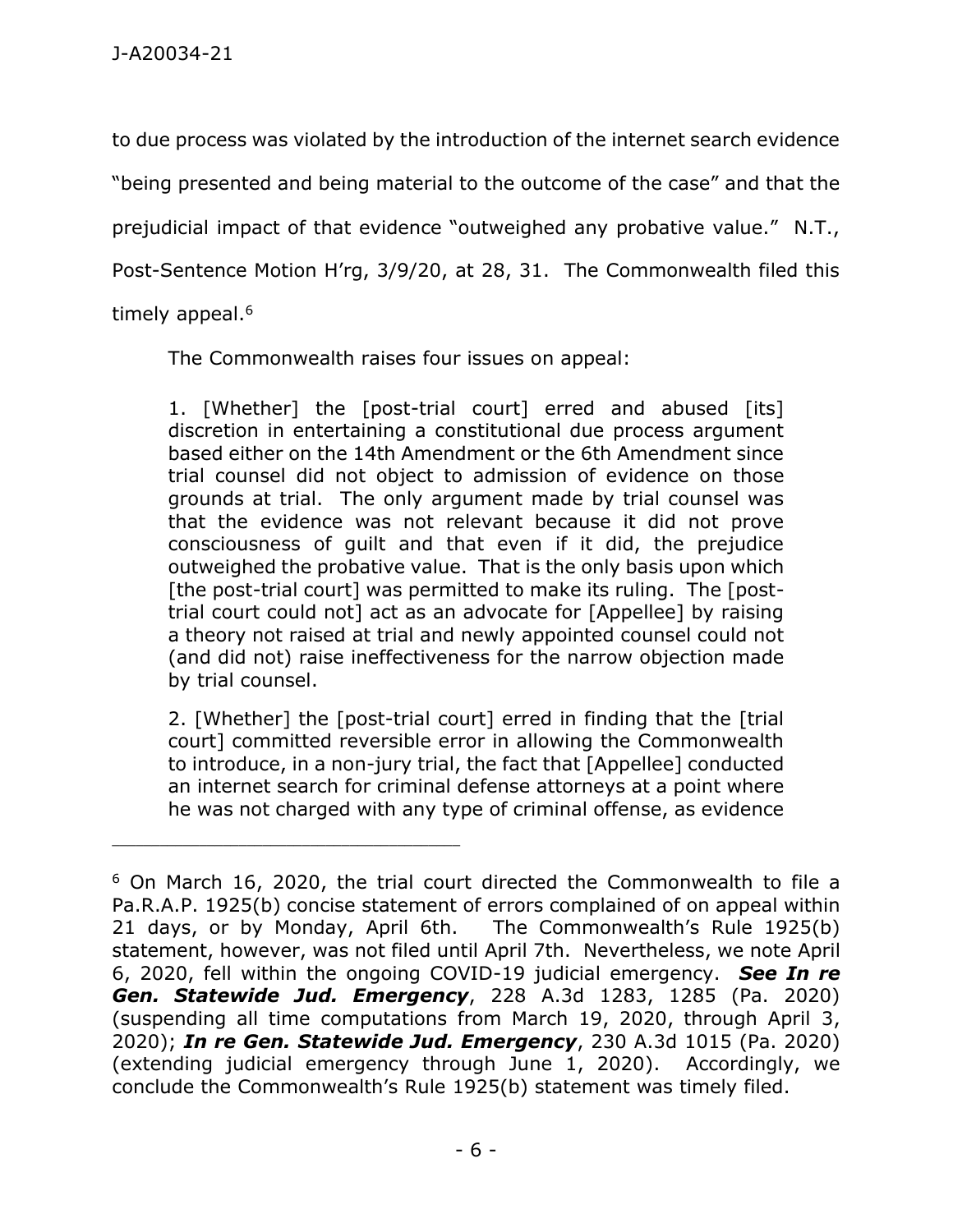of consciousness of guilt. The trial court properly considered the temporal relationship between publication of the Attorney General Report and the internet search.

3. [Whether the post-trial court] erred in ruling that the probative value of the evidence was outweighed by prejudice and that [the trial court] abused [its] discretion in admitting it and in considering it as consciousness of guilt.

4. [Whether] the [post-trial court] misinterpreted [the trial court's] remarks as to how [the court] would "fix" the evidentiary problem if [it] determined the evidence should not have been admitted. The [post-trial] court was obligated to conduct a harmless error analysis before finding admission to be reversible error.

Commonwealth's Brief at 4-5 (record citations omitted).

Since all of the Commonwealth's claims challenge the post-trial court's

grant of a new trial based on the purported erroneous admission of evidence,

our standard of review is as follows:

With regard to the admission of evidence, we give the trial court broad discretion, and we will only reverse a trial court's decision to admit or deny evidence on a showing that the trial court clearly abused its discretion. An abuse of discretion is not merely an error in judgment, but an overriding misapplication of the law, or the exercise of judgment that is manifestly unreasonable, or the result of bias, prejudice, ill-will or partiality, as shown by the evidence of the record.

Relevance is the threshold for admissibility of evidence. Evidence is relevant if it has any tendency to make a fact more or less probable than it would be without the evidence[,] and the fact is of consequence in determining the action.

The court may exclude relevant evidence if its probative value is outweighed by a danger of . . . unfair prejudice. . . .

However, [e]vidence will not be prohibited merely because it is harmful to the defendant. [E]xclusion is limited to evidence so prejudicial that it would inflame the jury to make a decision based on something other than the legal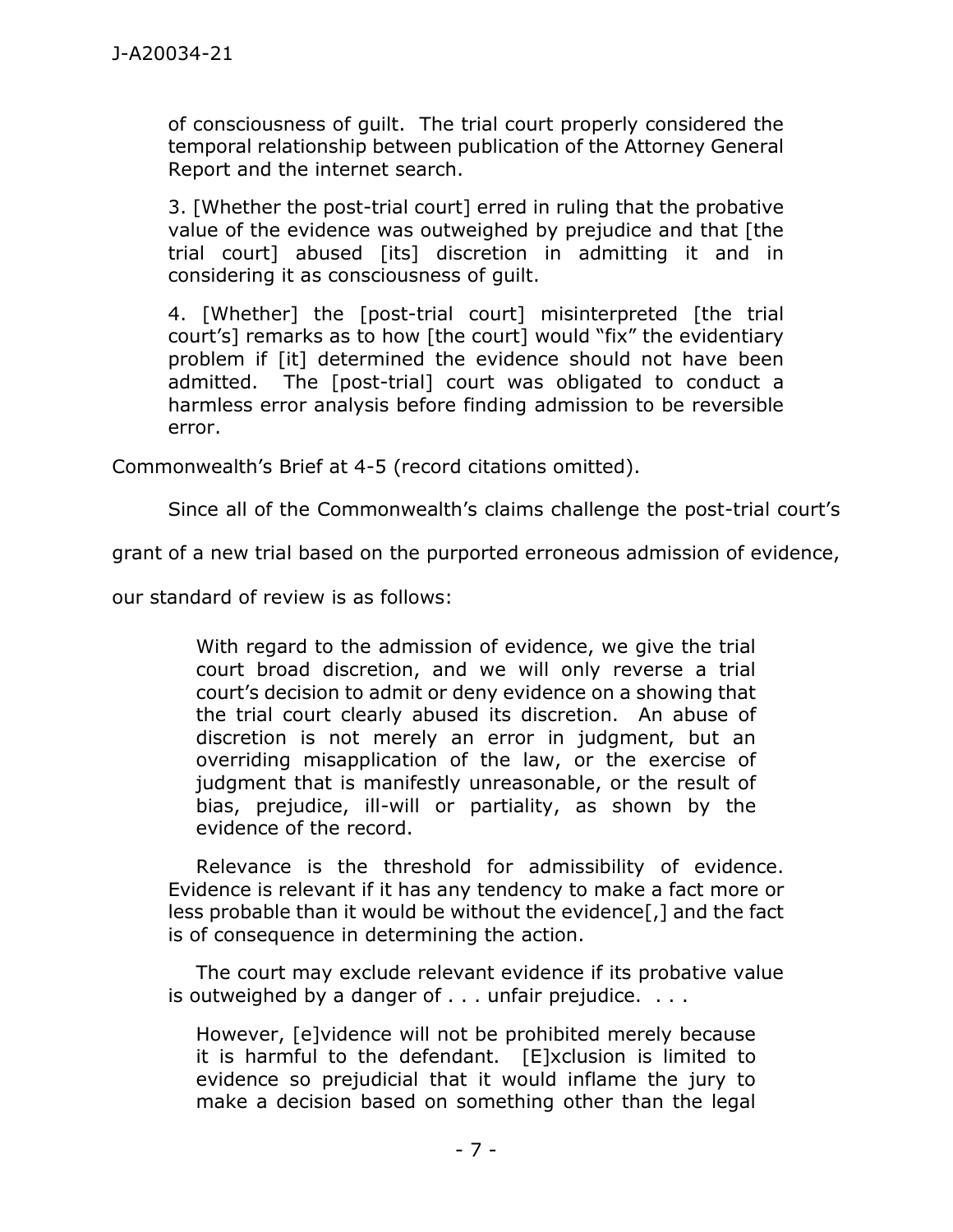propositions relevant to the case. . . . This Court has stated that it is not required to sanitize the trial to eliminate all unpleasant facts from the jury's consideration where those facts are relevant to the issues at hand[.]

*Commonwealth v. Talbert*, 129 A.3d 536, 539 (Pa. Super. 2015) (citations and quotation marks omitted).

A detailed summary of the post-trial court's ruling is necessary to understand the Commonwealth's arguments on appeal. Appellee requested a new trial based on the purported improper admission of his pre-arrest internet searches for criminal defense attorneys. Relying on case law from other jurisdictions, 7 the post-trial court opined: "[A] violation of the Fourteenth Amendment's right to a fair trial and due process of law occurs when a prosecutor is permitted to suggest to a jury that a defendant's pre-arrest efforts to retain an attorney are consistent with guilt." *Id.* at 8-9, *citing Sizemore v. Fletcher*, 921 F.2d 667 (6th Cir. 1990); *United States ex. Rel Macon v. Yeager*, 476 F.2d 613 (3rd Cir. 1973); *State v. Angel T.*, 973 A.2d 1207, 1220 (Conn. 2009). Thus, the post-trial court concluded that admission of Appellee's pre-arrest internet searches for criminal attorneys was improper. Further, the court found the error was prejudicial, and not harmless, because the presiding judge stated the internet search evidence was "dispositive" in determining Appellee's guilt. *Id.* at 10, 18.

 $<sup>7</sup>$  The post-trial court acknowledged "there is no binding precedent regarding</sup> this issue in Pennsylvania." Post-Trial Ct. Op. at 8. However, the court did discuss, and distinguish, a non-precedential opinion published by this Court, *Commonwealth v. Brackett*, 1053 EDA 2017, 2018 WL 3358603 (unpub. memo.) (Pa. Super. July 10, 2018), which we will address *infra*.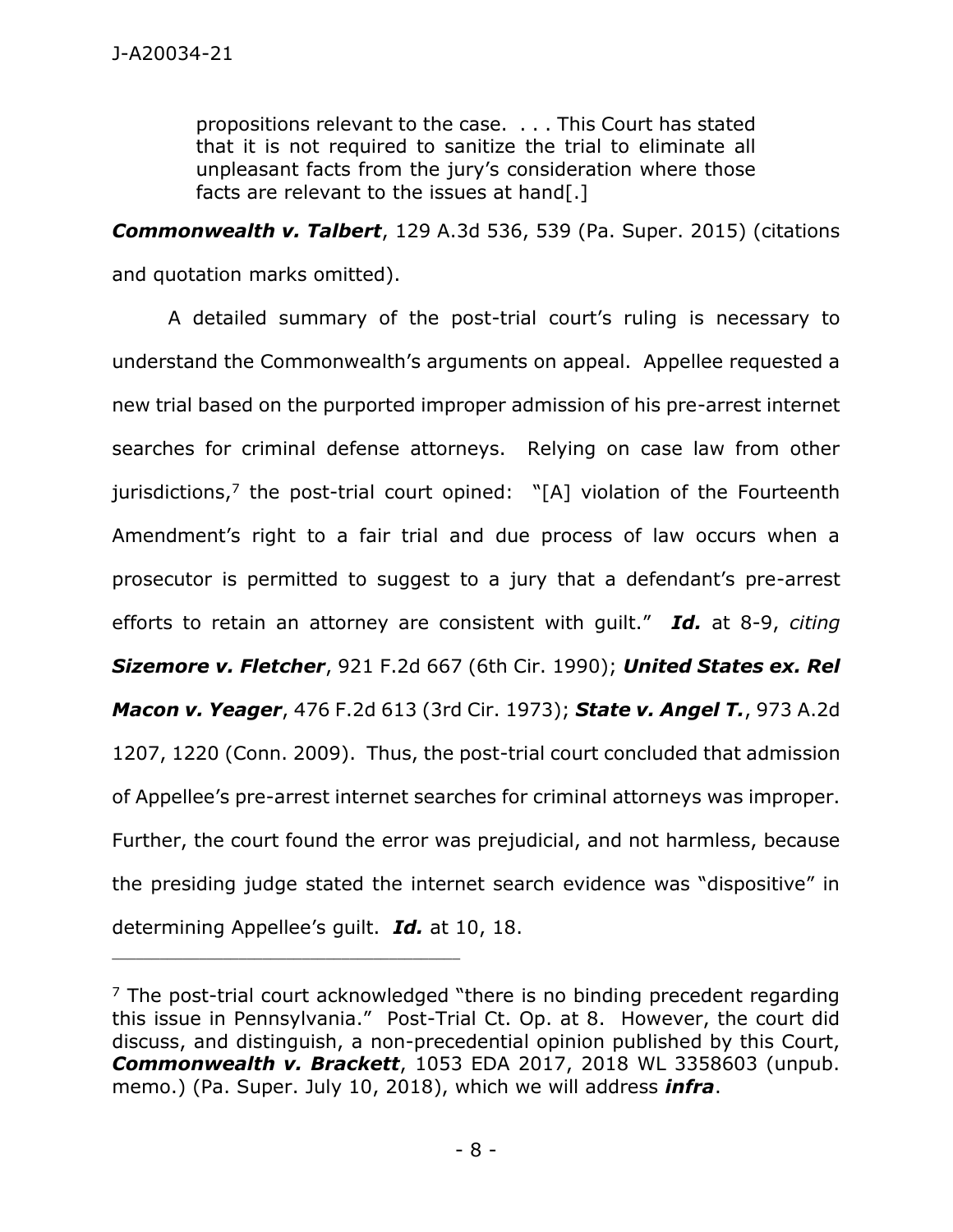The post-trial court also concluded the internet searches were inadmissible under the Pennsylvania Rules of Evidence. Post-Trial Ct. Op. at 15. The court found the probative value of the evidence to be "slight," considering the fact that Appellee was not named in the report, and was unaware if he was even under investigation at that time. *See id.* at 15-16. Further, the post-trial court concluded any probative value was "substantially outweighed by the prejudicial impact of the evidence." *Id.* at 16. Thus, the court opined a new trial was warranted. *Id.* at 19.

In its first claim on appeal, the Commonwealth argues the post-trial court abused its discretion when it granted Appellee a new trial based on "constitutional due process arguments [Appellee] did not preserve at trial." Commonwealth's Brief at 17. The Commonwealth avers that, during trial, Appellee objected to the introduction of his internet searches for criminal defense attorneys **only** on the bases of lack of foundation — which Appellee later withdrew — relevance, unfair prejudice, and that "it does not meet the standard [for] 'consciousness of guilt evidence.'" Commonwealth's Brief at 20 (record citation omitted). It maintains Appellee never objected on any constitutional grounds, but raised them for the first time in his post-sentence motions. *Id.* Furthermore, the Commonwealth insists Appellee's postsentence motion did not specify "what his constitutional theory was," but simply cited cases that implicated his 6th Amendment right to counsel, although it noted one case mentioned the 14th Amendment due process right to a fair trial in *dicta*. *Id.* at 20-21. The Commonwealth emphasizes that an

- 9 -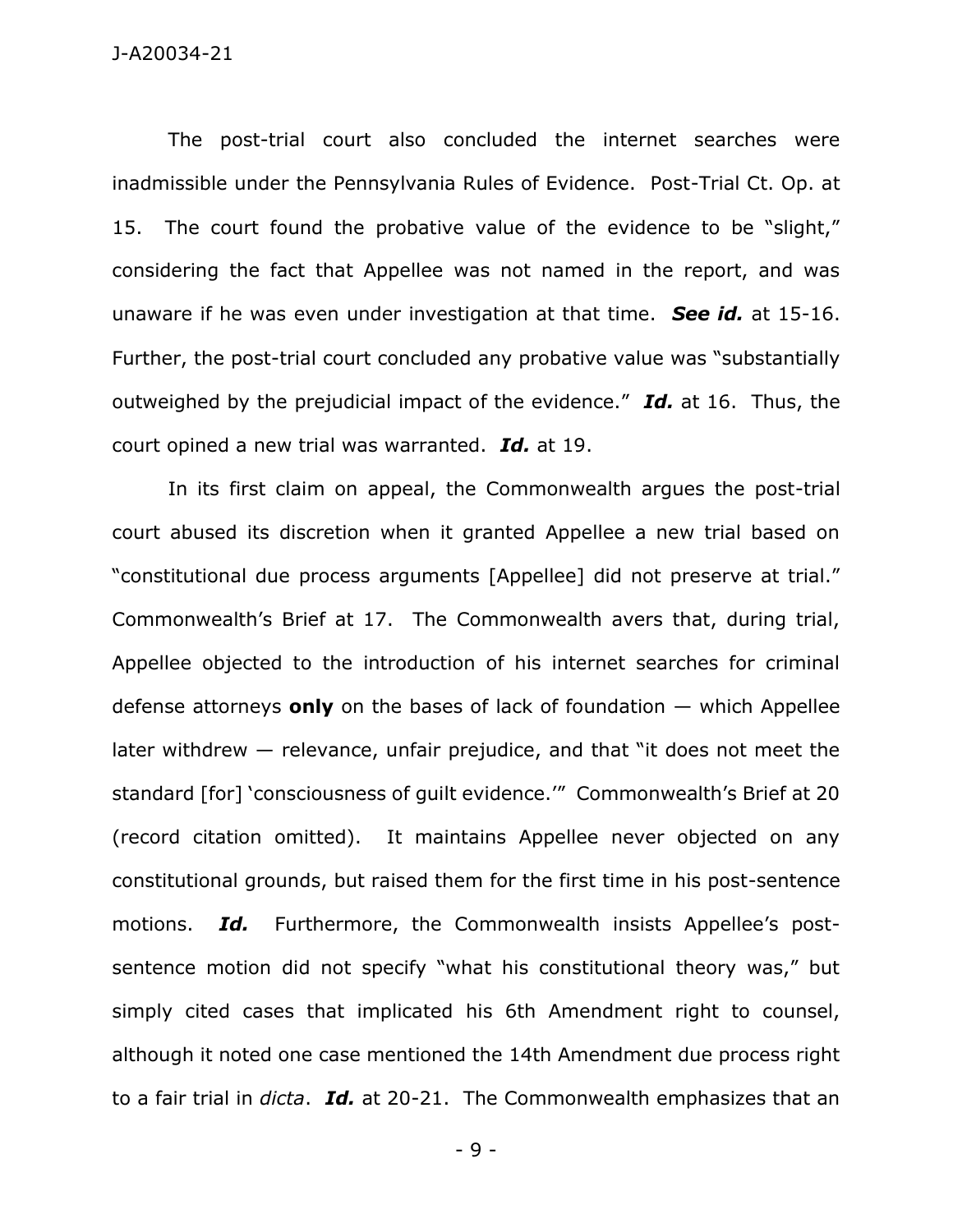objection to the admission of evidence must (1) be made "contemporaneously with its offering into evidence (at the latest)," and (2) state "the grounds upon which the objection is based . . . with specificity." *Id.* at 18 (citations omitted). Thus, the Commonwealth argues the post-trial court's ruling constituted an abuse of discretion because it granted relief based upon constitutional grounds that had been waived. *Id.* at 22-24.

We recognize that Appellee did not contemporaneously object to the admission of his internet searches for a criminal attorney on the specific constitutional basis upon which the post-trial court granted relief. The Commonwealth's first argument rests on that fact alone. However, a review of the post-trial court's comments at the post-sentence hearing, and its subsequent opinion, reveals the court ultimately determined the admission of the evidence violated Appellee's right to due process and a fair trial because the evidence did not, in fact, warrant an inference of consciousness of guilt an argument Appellee did present at trial. *See* Post-Trial Ct. Op. at 8-10.

At the time of trial, counsel argued, *inter alia*, "this evidence . . . facially [does] not meet the standard of introduction on the basis of consciousness of guilt." N.T., Non-Jury Trial, at 353. A review of the post-trial court's comments during the post-sentence hearing reveals this determination was the underlying basis for the court's ruling. Indeed, the court stated that it "wholly disagree[d]" with the Commonwealth's assertion that the fact Appellee conducted an internet search for criminal attorneys **before** he was arrested or implicated in a crime implied he was "looking to protect himself." *See* N.T.,

- 10 -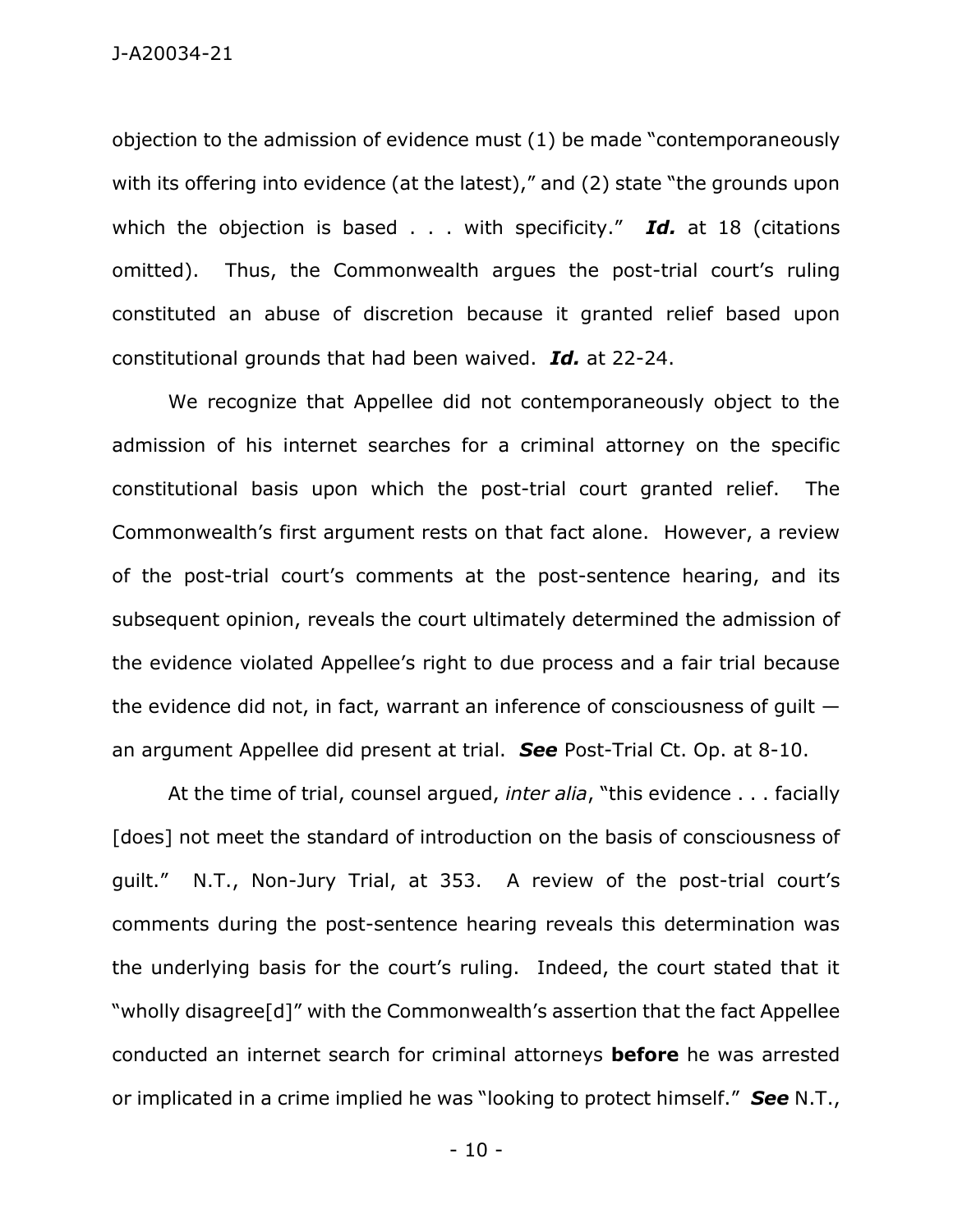Post-Sentence Motion H'rg, at 23. Rather, relying on cases from other jurisdictions, the post-trial court found that the fact the trial court relied on Appellee's internet searches for an attorney as "dispositive" evidence of his guilt, "absolutely infringe[d] on [Appellee's] right to a fair trial" and constituted a "due process issue[.]" *Id.* at 26.

Thus, because the post-trial court's determination that Appellee's constitutional rights were violated was rooted in the fact that the evidence at issue did not meet the consciousness of guilt standard, we conclude the posttrial court did not grant relief on a waived claim.

Nevertheless, even if we were to conclude trial counsel's failure to cite a constitutional objection waived that specific claim, we would still conclude the court had the authority to redress the error. First, we note that a trial court has the authority to address a potential ineffectiveness claim on direct appeal in limited circumstances:<sup>8</sup>

[T]here may be an extraordinary case where the trial court, in the exercise of its discretion, determines that a claim (or claims) of ineffectiveness is both meritorious and apparent from the record so that immediate consideration and relief is warranted.

*Commonwealth v. Holmes*, 79 A.3d 562, 577 (Pa. 2013). Trial counsel's

failure to object to a constitutional error  $-$  which the post-trial court found to

<sup>&</sup>lt;sup>8</sup> We acknowledge that here, post-sentence counsel (who did not serve as trial counsel) did **not** specifically challenge trial counsel's effectiveness in the postsentence motion, or during the post-sentence hearing.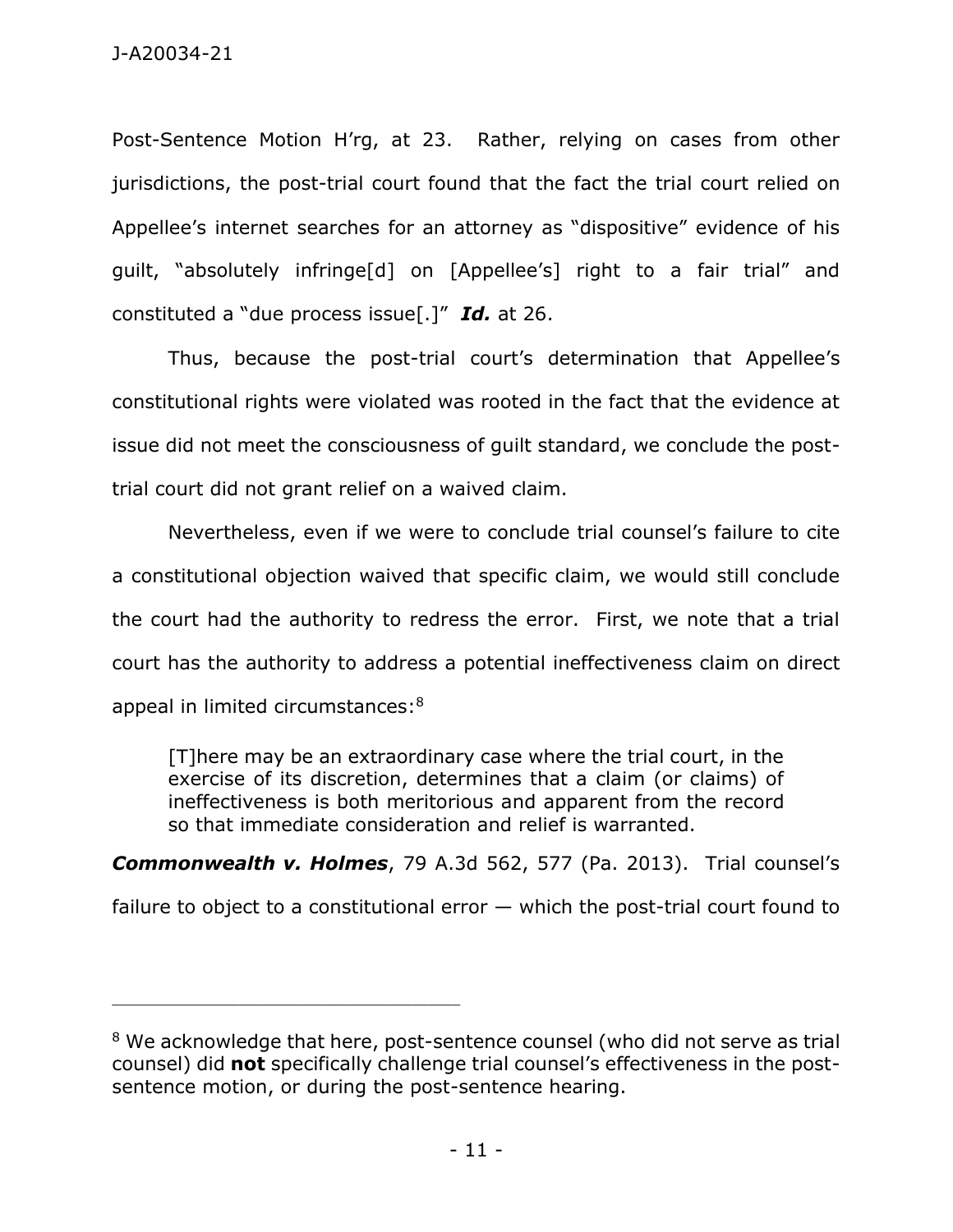J-A20034-21

be meritorious and apparent from the record  $-$  would constitute the type of "extraordinary case" described in *Holmes*.

Second, our Supreme Court permits trial courts to grant a new trial even *sua sponte* — in limited circumstances, such as, when the interests of justice require it. *See Commonwealth v. Powell*, 590 A.2d 1240, 1243 (Pa. 1991). In *Powell*, the defendant was represented by the public defender's office. *Id.* at 1241. On the day of trial, his counsel became ill and was replaced with substitute counsel. *Id.* Substitute counsel requested a continuance to review the case properly, but the trial court denied the request. Id. After the defendant waived a jury trial and proceeded with substitute counsel, the trial court found him guilty of the charged offenses. *Id.* at 1241- 42. The defendant obtained new counsel, and filed a motion for a new trial *nunc pro tunc* alleging the ineffectiveness of trial counsel. *Id.* at 1241. The trial court then granted the defendant a new trial "in the interests of justice." Id. The Pennsylvania Supreme Court affirmed, concluding: "A trial court has an immemorial right to grant a new trial, whenever, in its opinion, the justice of the particular case so requires." *Id.* at 1242 (citations and quotation marks omitted) ("[T]his Court has expressly approved of a trial court's granting a new trial, *sua sponte*, for the promotion of justice, if sufficient cause exists."). The Court opined:

It is the trial judge's review of the conditions and activity surrounding the trial which leaves him or her in the best position to make determinations regarding the fairness of the process and its outcome. **It is apparent, therefore, if a trial court determines that the process has been unfair or prejudicial,**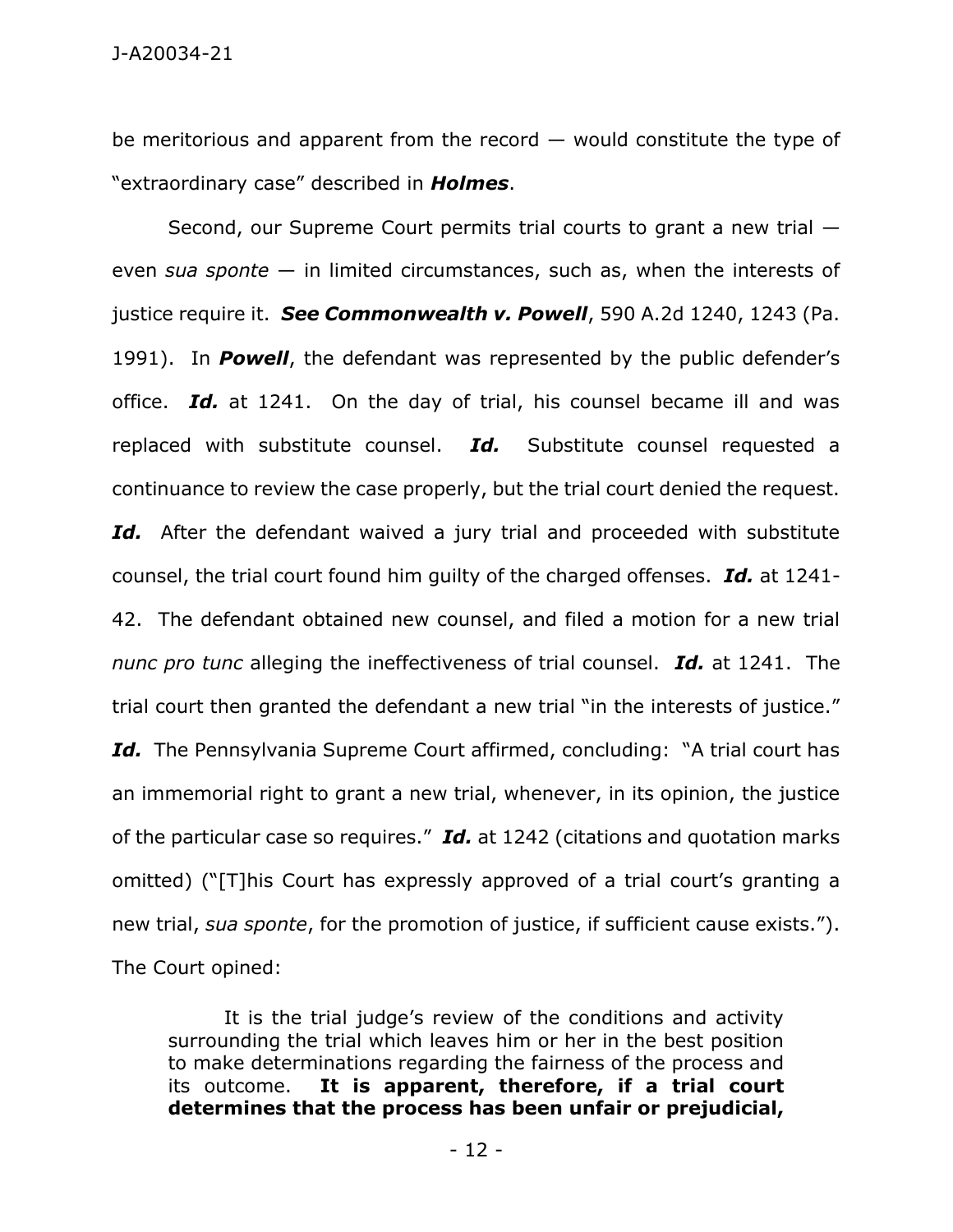**even where the prejudice arises from actions of the court, it may, in the exercise of its discretionary powers, grant a new trial "in the interest of justice."**

\* \* \*

**This concept of "in the interest of justice" is merely a recognition of the trial court's discretionary power to ensure the fairness of the proceedings during the adjudicatory stage.** . . .

Id. at 1243 (emphases added and citations omitted). Accordingly, even if we conclude Appellee waived his constitutional objection to the admission of the internet search evidence, the post-trial court had the authority, under *Powell*, to grant a new trial *sua sponte* "in the interest of justice." *See Powell*, 590 A.2d at 1243. The post-trial court's conclusion in the present case  $-$  that the admission of the internet search evidence violated Appellee's constitutional right to due process and a fair trial — would amount to such an "interest of justice" determination under *Powell*.

Having concluded that the post-trial court did not grant Appellee relief on a waived claim, we must now consider whether the court properly determined that the admission of the internet search evidence violated Appellee's constitutional rights.

Preliminarily, we note the post-trial court explicitly stated it was not granting relief to Appellee on 6th Amendment grounds. N.T. Post-Sentence Motion H'rg, at 18; Post-Trial Ct. Op. at 8 n. 1. We acknowledge that the right to counsel under the 6th Amendment does not attach until adversarial proceedings have been initiated, which is not the case here. *Commonwealth v. Arroyo*, 723 A.2d 162, 167 (Pa. 1999). However, we highlight that at the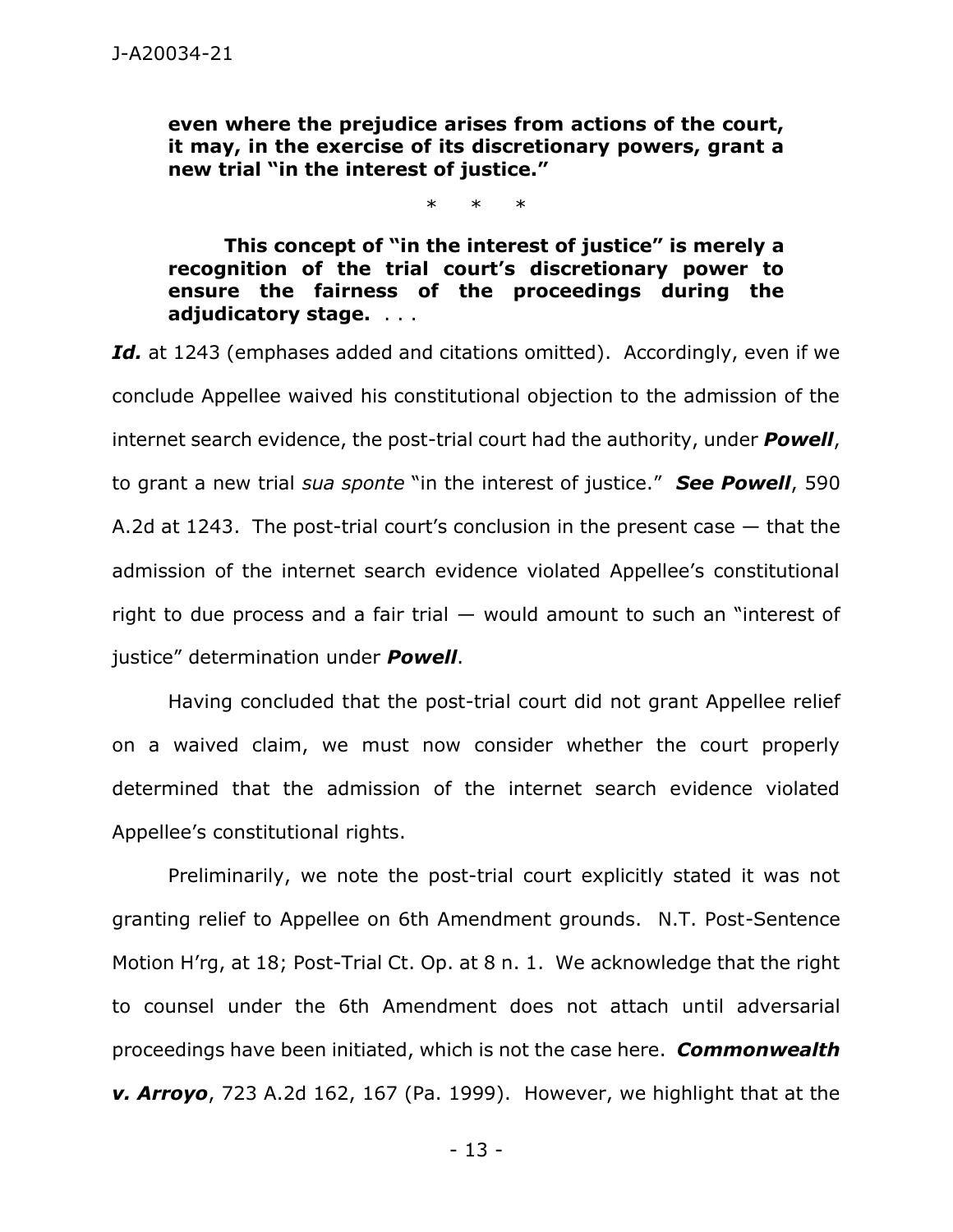post-sentence motion hearing, the Commonwealth stated the "distinction" between the present facts and a violation of the 6th Amendment occurs only when one "**actually consult[s]** with an attorney." *See* N.T. Post-Sentence Motion H'rg, at 18, 24-26 (emphasis added). The Commonwealth insisted that here, Appellee was merely searching for an attorney and, because he did not "speak to" or "hire" counsel, it was permitted to introduce the evidence as consciousness of guilt. *Id.* at 24. We conclude this is a distinction without a difference, which knocks on the door of Appellee's 6th Amendment right to counsel.

Acknowledging that there is no binding precedent in Pennsylvania, the post-trial court turned to the 14th Amendment and found that "legal authority in other jurisdictions fully support[ed its] conclusion that [a violation of] the Fourteenth Amendment's right to a fair trial and due process of law occurs when a prosecutor is permitted to suggest to a jury that a defendant's prearrest efforts to retain an attorney are consistent with guilt." Post-Trial Ct. Op. at 8. Our review of the legal authority cited by the post-trial court, as well as our independent research, leads us to the same conclusion.

We now review the three cases cited by the post-trial court to support its ruling. In *Macon*, the defendant sought *habeas corpus* relief for a conviction of manslaughter. *Macon*, 476 F.2d at 614-15. During closing argument at his jury trial, the prosecutor commented that the defendant had called his lawyer the day after the murder  $-$  before he was charged  $-$  and asked the jury to consider if that was an "act[ ] of innocence[.]" *Id.* at 614

- 14 -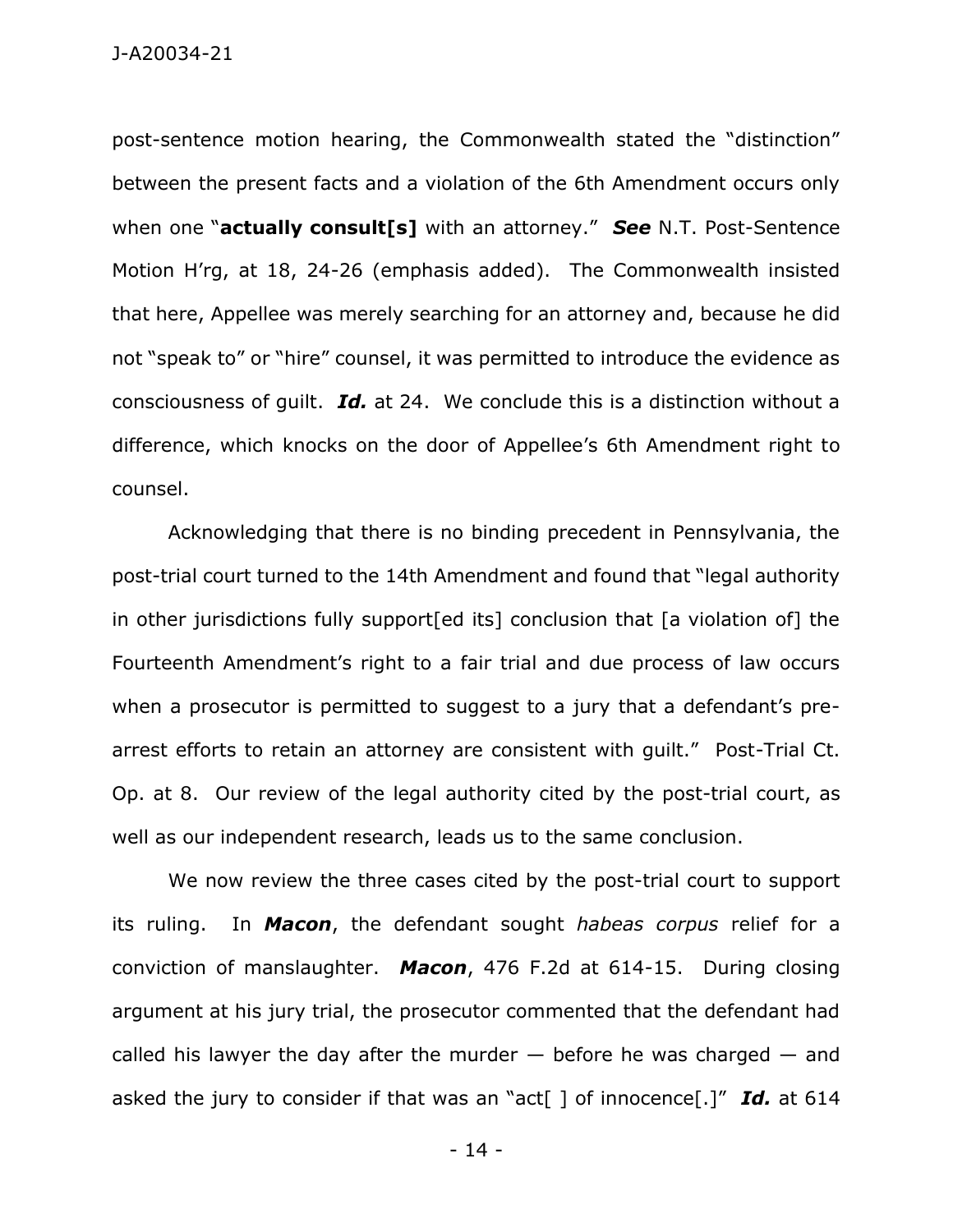(emphasis omitted). The defendant argued the "the prosecutor's statement concerning his telephone call to counsel sought, or at least may reasonably be expected to have tended, to raise in the minds of the jurors an inference of guilt and, as a result, penalized him for the exercise of his constitutional right to counsel." *Id.* at 615.

The Third Circuit agreed, concluding "the prosecutor's comment to the jury was constitutional error." *Macon*, 476 F.2d at 616. The Court opined: "[A] prosecutor's comment seeking to raise in the jurors' minds an inference of guilt from the defendant's constitutionally protected conduct constitutes a 'penalty' on the free exercise of a constitutional right." *Id.* at 615 (footnote omitted). Moreover, because the credibility of the defendant was "a central issue[,]" and the other evidence was not "'so overwhelming' that the constitutional error did not . . . contribute to the conviction[,]" the *Macon* Court concluded the error was not harmless; thus, the defendant was entitled to a new trial. *Id.* at 616-17.

The Sixth Circuit Court of Appeals considered a similar claim in **Sizemore**. In that case, the defendant, who owned part of a coal processing plant, was involved in a dispute with local independent truck drivers, who were protesting the plant's hiring of out-of-state drivers. *Sizemore*, 921 F.2d at 668. During a confrontation, shots were fired and two truck drivers were killed. *Id.* The defendant remained on the scene and spoke with a deputy sheriff. *Id.* He then met with his attorney at the scene, before any charges were filed. *Id.* During closing arguments, the prosecutor referred to the

- 15 -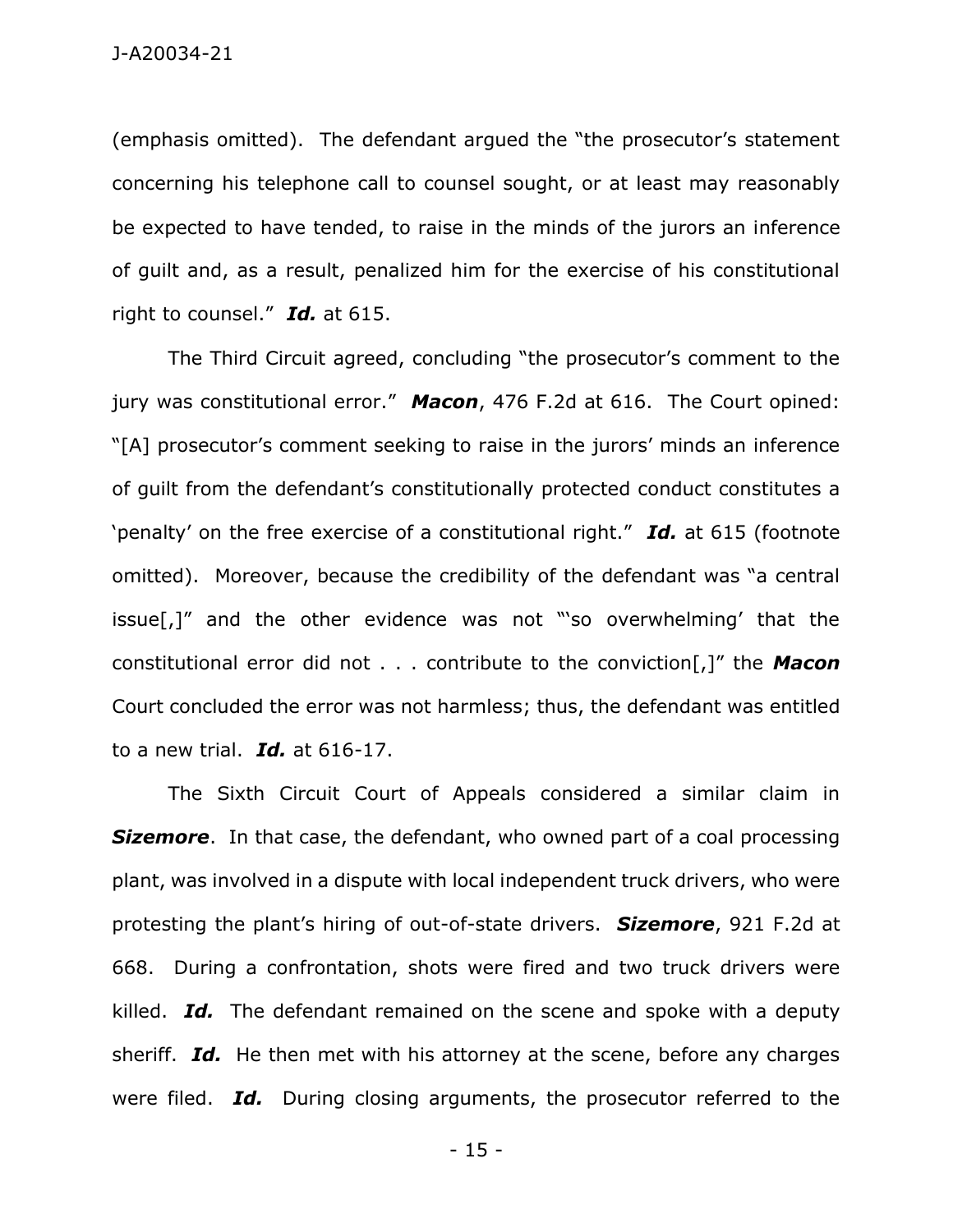defendant's "convenient attorney . . . who had been with him from within five minutes of the killing to the very end." *Id.* at 669 (citation omitted). The Sixth Circuit concluded "the prosecutor's comments could have misled the jury and were prejudicial." *Id.* at 671. The Court opined:

A prosecutor may not imply that an accused's decision to meet with counsel, even shortly after the incident giving rise to a criminal indictment, implies guilt. Neither may she suggest to the jury that a defendant hires an attorney in order to generate an alibi, "take[ ] care of everything" or "get [his] story straight." Such statements strike at the core of the right to counsel, and must not be permitted.

*Id.* (citations omitted). As in *Macon*, the *Sizemore* Court determined it could not "say beyond a reasonable doubt that the prosecutor's misconduct was harmless error." *Id.*

Lastly, the post-trial court relied upon a decision of the Supreme Court of Connecticut in *Angel T.* In that case, the prosecutor elicited evidence of, and commented during closing arguments about, "the fact that the defendant . . . had obtained representation by an attorney during the police investigation of the crimes at issue." *Angel T.*, 973 A.2d at 1210. In determining the defendant was entitled to a new trial, the Connecticut Supreme Court noted that the "vast majority of the federal and state courts . . . have concluded that prosecutors may not suggest that a defendant's retention of counsel is inconsistent with his or her innocence." *Id.* at 1218 (footnote omitted). The Court held:

We agree with those jurisdictions that have concluded that a prosecutor violates the due process clause of the [F]ourteenth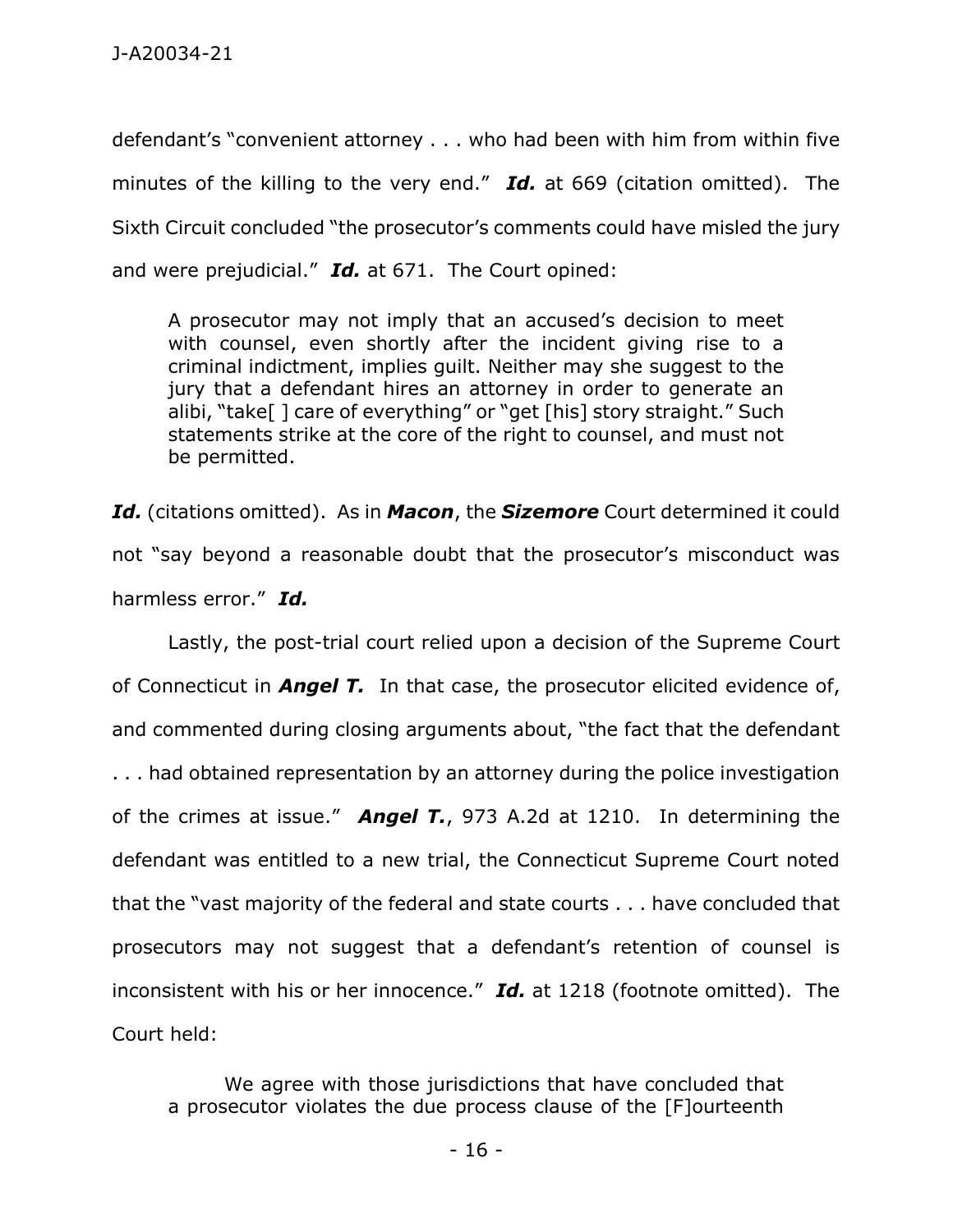[A]mendment when he or she elicits, and argues about, evidence tending to suggest a criminal defendant's contact with an attorney prior to his arrest. In our view, this prohibition necessarily is founded in the [F]ourteenth [A]mendment due process assurances of a fair trial under which proscriptions on prosecutorial impropriety are rooted generally. Indeed, the [S]ixth [A]mendment right to counsel does not attach until the commencement of adversary judicial proceedings via the filing of the information at arraignment; and the separate and distinct [F]ifth [A]mendment right to counsel is limited to custodial interrogations by government agents, a situation not implicated in the present case, wherein the defendant had not made **any** statement to law enforcement authorities. Thus, because these particularized rights had not yet attached when the defendant contacted his attorney, they are not implicated directly by the prosecutor's conduct in the present case. Nevertheless, we are mindful that [m]ost jurors . . . are not schooled in the law; and that from such evidence and arguments, a juror might easily draw the inference . . . that it was [the defendant's] idea to seek counsel because he had done something for which he needed a lawyer to defend him. Accordingly, we view [e]vidence of a criminal defendant's consultation with an attorney [as] highly prejudicial, as it is likely to give rise to the improper inference that a defendant in a criminal case is, or at least believes himself to be, guilty.

Id. at 1220-21 (citations, quotation marks, and footnotes omitted) (emphasis

in original). Moreover, similar to *Macon* and *Sizemore*, the *Angel T.* Court

concluded the constitutional error was not harmless. *See id.* at 1228.

Our independent research has uncovered additional authority from other

jurisdictions in support of the post-trial court's position. *See Marshall v.* 

*Hendricks*, 307 F.3d 36, 70-71, 76 (3rd Cir. 2002) (concluding prosecutor's

comments pertaining to defendant's acquisition of counsel before arrest to

imply his guilt were "improper," but nonetheless constituted harmless error);

*Savidge V. Ryan*, 2010 WL 2822783, at \*5, \*10, \*16 (E.D. Cal., July 15,

2010) (concluding that prosecutor's comments implying guilt from defendant's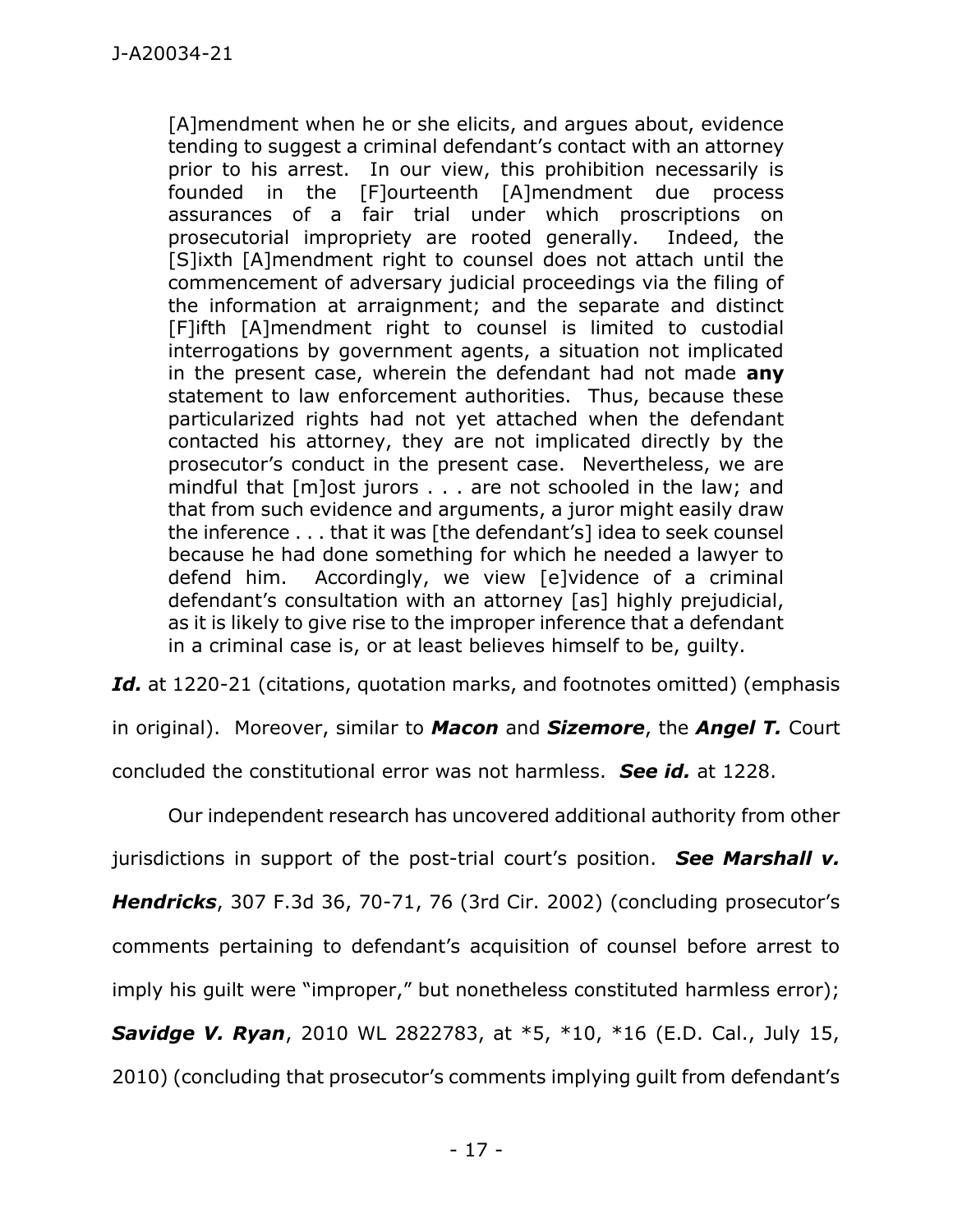choice to contact legal counsel after being accused of, but before being arrested for, sexual misconduct were improper and not harmless error); *Commonwealth v. Person*, 508 N.E.2d 88, 91-92 (Mass. 1987) (prosecutor's closing argument that "sought to have the jury draw an inference of guilt from the defendant's decision to consult an attorney promptly after [a] shooting" constituted prejudicial error justifying the grant of a new trial).

We recognize that these decisions are not binding precedent on this Court. *See Commonwealth v. Arthur*, 62 A.3d 424, 429 n. 9 (Pa. Super. 2013) (decisions of federal courts, as well as those from "sister states," are not binding on this court, but may be used as persuasive authority). Nevertheless, we may consider federal court decisions, and opinions of other states, as persuasive authority. *See id.* As noted above, the only Pennsylvania case to discuss on its merits pre-arrest efforts to obtain counsel is *Brackett*, an unpublished memorandum decision of this Court.<sup>9</sup> The

<sup>&</sup>lt;sup>9</sup> We acknowledge our Supreme Court faced a similar set of facts in *Commonwealth v. Colavita*, 993 A.2d 874 (Pa. 2010). However, it determined the issue was waived.

In *Colavita*, the defendant contacted an attorney regarding his involvement in a murder about two days after the incident, but before he was accused of or arrested for any criminal activity. *Colavita*, 993 A.2d at 879- 80. Both the Commonwealth and defense counsel addressed his pre-arrest contact with legal counsel in their arguments and the defendant did not object to the Commonwealth's comments on any basis. *Id.* at 881. In fact, defense counsel asserted the defendant's actions did not demonstrate the malice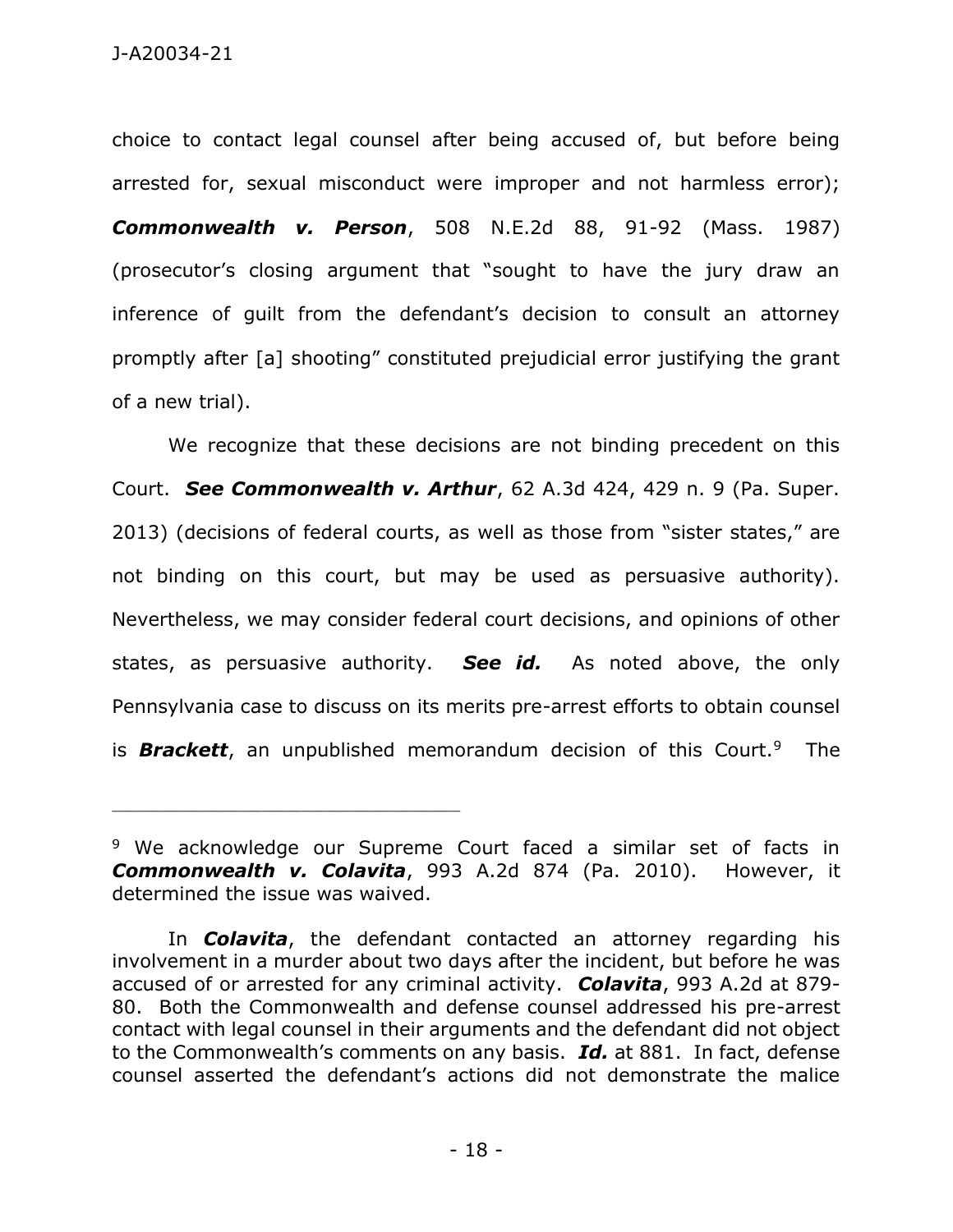Commonwealth asserts, in a footnote, that the facts in *Brackett* are "substantially similar" to those before us, and, in that case, the panel ruled that evidence of the defendant's internet searches for an attorney prior to his arrest "was sufficiently relevant and not so unfairly prejudicial such that it was admissible." Commonwealth Brief at 33 fn. 9 (citation omitted). We agree with the post-trial court's determination that *Brackett* is not controlling under the circumstances presented *sub judice*. *See* Post-Trial Ct. Op. at 10-12.

In *Brackett*, the defendant, an employee at a facility with minor students, was accused of sexual misconduct with one of the students. **Brackett**, 2018 WL 3358603 at \*1. After another student notified the facility director of potential sexual misconduct between the defendant and victim, the facility director confiscated the victim's phone and notified police of the situation. *Id.* The facility director gave the phone to police and indicated that

required for third degree murder. *Id.* at 882. On direct appeal, this Court affirmed the judgment of sentence.

The defendant filed a petition under the Post Conviction Relief Act (PCRA), 42 Pa.C.S. §§ 9541-9546, alleging ineffective assistance for failure to object to the Commonwealth's comments under the 6th Amendment. *Colavita*, 993 A.2d at 882. The PCRA court denied the defendant's petition and he appealed to this Court. *Id.* at 882-83. This Court concluded the defendant's trial counsel was ineffective and granted him relief stating the Commonwealth's reference to pre-arrest contact with legal counsel violated his right to due process under the 14th Amendment. *Id.* at 884.

However, our Supreme Court ultimately concluded the defendant had waived this issue for lack of preservation and declined to address the claim on its merits. *Colavita*, 993 A.2d at 898. Thus, *Colavita* is distinguishable from the present case due to the differing procedural posture.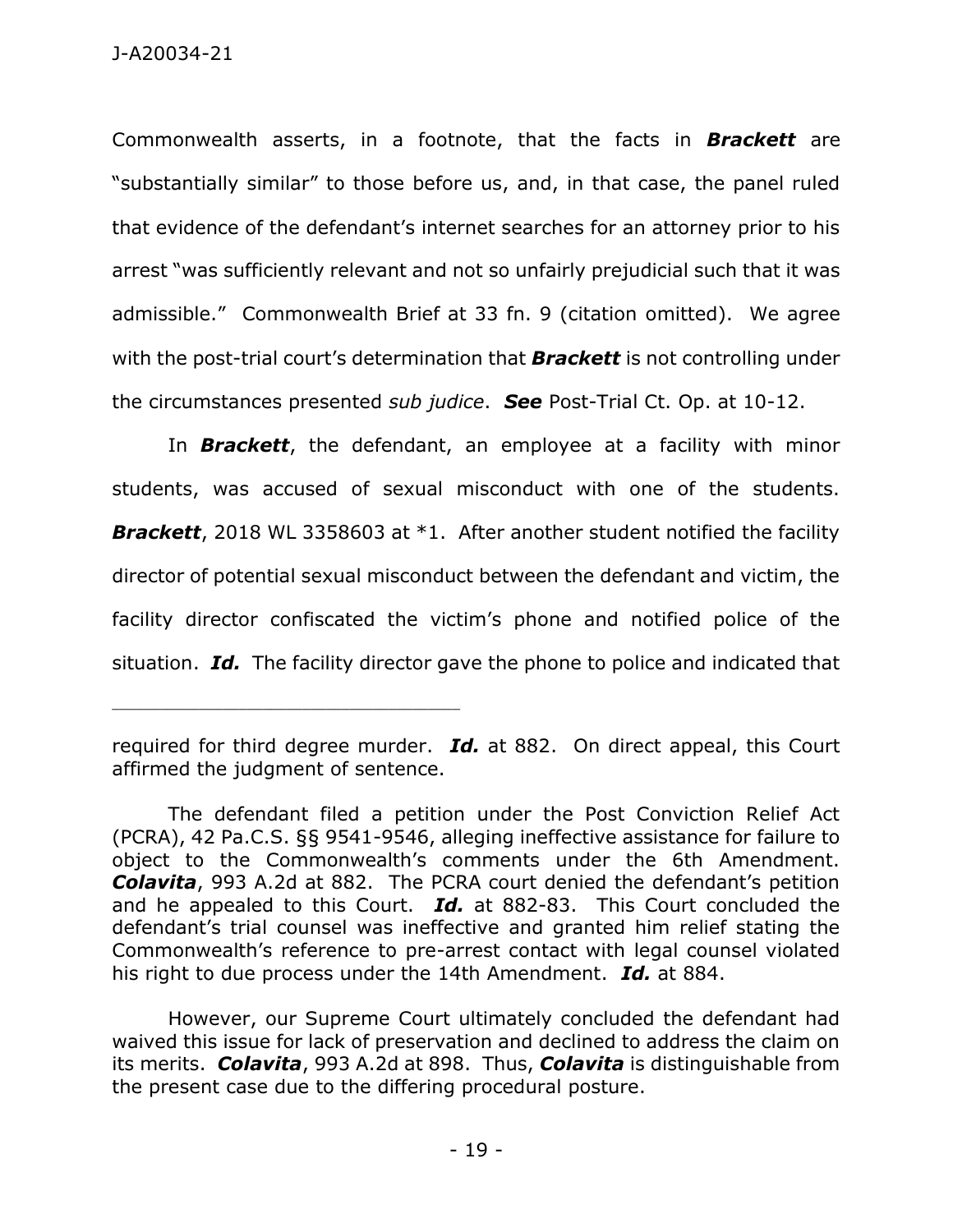J-A20034-21

the victim and defendant discussed instances of sexual misconduct and exchanged naked images and sexually explicit text messages. *Id.* The victim called the defendant using another phone to notify him the facility director confiscated her phone with these text messages. *Id.* The defendant was placed on administrative suspension. *Id.* After becoming aware of the accusations of sexual misconduct against him, the defendant conducted internet searches for, *inter alia*, criminal defense attorneys for sex crimes. *Id.* At the defendant's subsequent trial, the court, over his objection, admitted evidence "of the online searches [the defendant] conducted after he became aware that he was the subject of a police investigation." *Id.* at \*3 (footnote omitted).

On direct appeal, a panel of this Court affirmed the trial court's decision to admit evidence of the defendant's internet searches. The *Brackett* panel concluded the evidence "provided insight as to [the defendant's] state of mind ... following his initial notification from [the victim] that [her] cell phone ... had been confiscated by [the facility director.]" *Brackett*, 2018 WL 3358603 at \*5. The panel further opined "[t]he jury could reasonably infer from the content of the cellular evidence that [the defendant] was concerned about inculpatory evidence being recovered from [the] cell phone[.]" *Id.* Thus, the panel discerned no abuse of discretion in the trial court's ruling admitting the evidence. *Id.*

As noted above, the post-trial court in the present case "did not find *Brackett* persuasive" authority for several reasons. Post-Trial Ct. Op. at 11.

- 20 -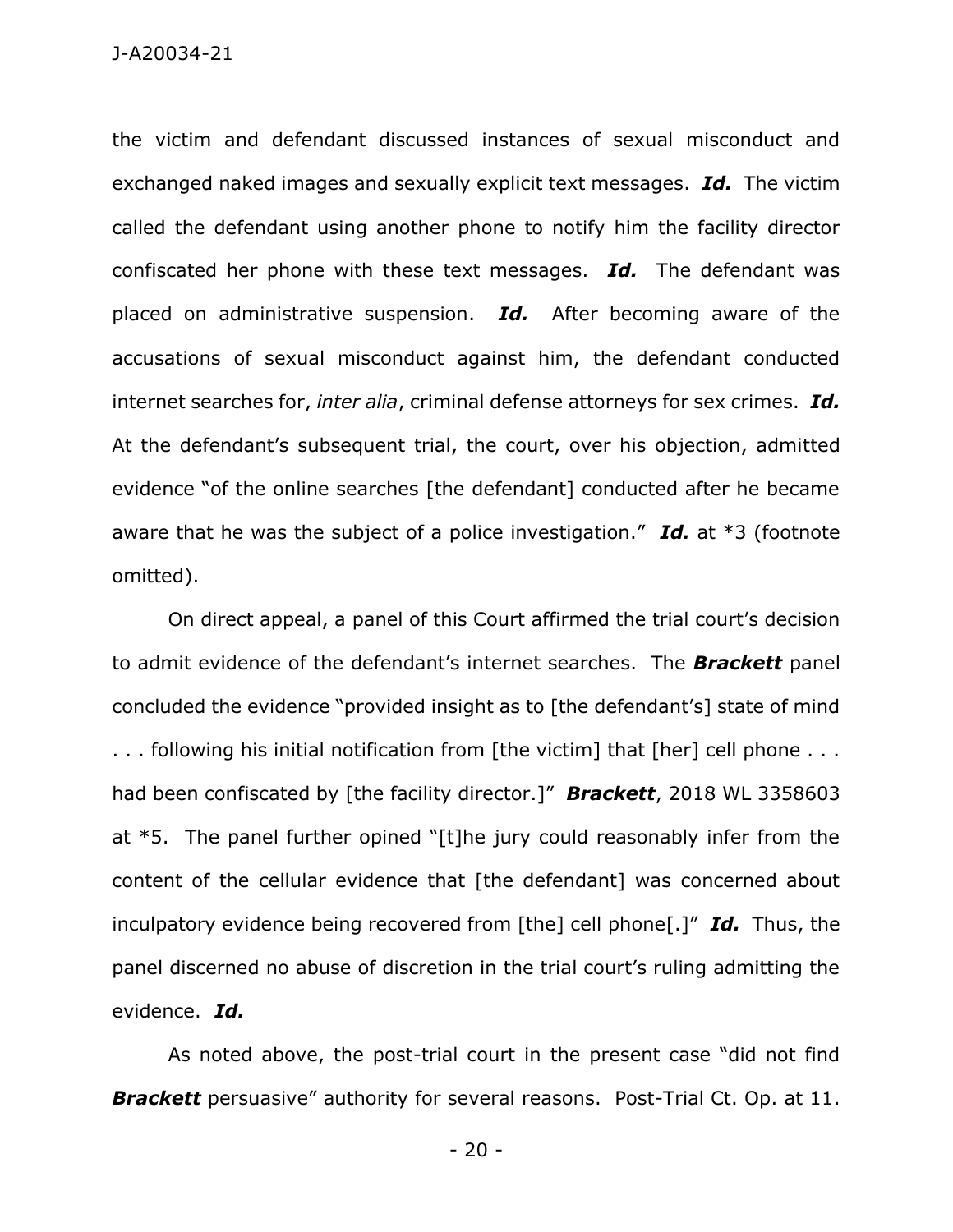J-A20034-21

First, it noted that *Brackett* is "a non-precedential decision and not binding" on the post-trial court. *Id.* Second, the defendant in *Brackett* "was fully aware that he was accused of sexual misconduct" at the time he conducted the internet searches at issue  $-$  unlike Appellee, herein, who searched for criminal attorneys after the Report was published, but before he was implicated in any crime. *Id.* Third, the post-trial court emphasized that the **Brackett** panel "never analyzed [the defendant's] claims under the Fourteenth Amendment or any other constitutional provision." *Id.*

We agree with the post-trial court's conclusions. Namely, here, unlike in *Brackett*, Appellee had not been accused of any crime when he conducted the internet search for criminal defense attorneys. Indeed, there was no mention of him in the Report, nor any indication that he would be later implicated in any criminal offense. Thus, we agree the evidence of his internet searches would not provide "insight as to [his] state of mind" following an accusation of criminal behavior, unlike the defendant in *Brackett*. *See Brackett*, 2018 WL 3358603, at \*5. Therefore, even if *Brackett* were a precedential decision, it would not be controlling as it is clearly distinguishable from the facts at issue.

Thus, we conclude the post-trial court properly determined the admission of evidence of Appellee's internet searches for criminal defense attorneys, before he was charged or implicated in any offenses, violated his constitutional right to due process and a fair trial. Furthermore, we agree with the post-trial court's determination that the error was not harmless — and in

- 21 -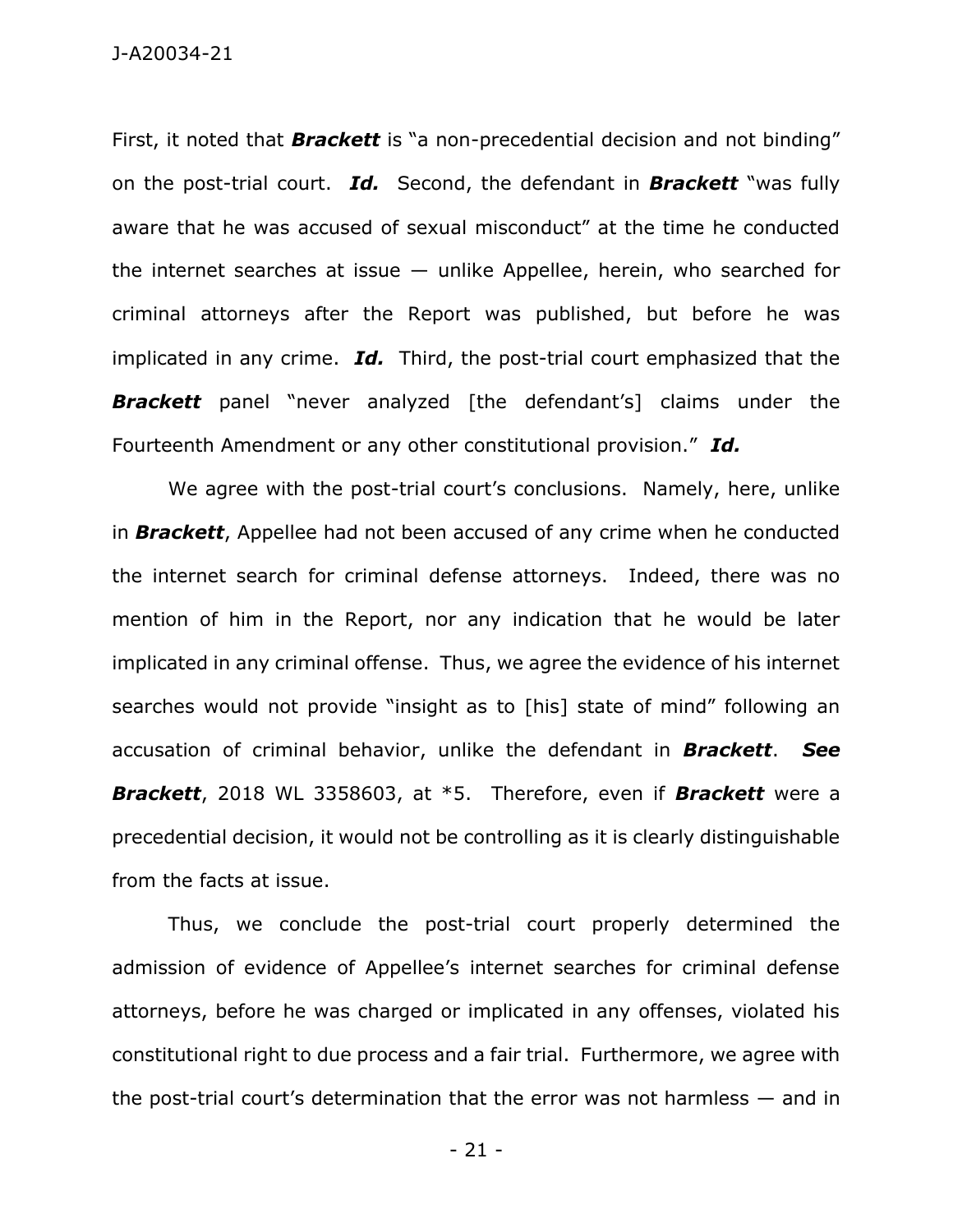fact, was prejudicial — based upon the trial court's (*i.e.* fact finder's) statement that this evidence was "dispositive" in reaching its guilty verdict. *See* Post-Trial Ct. Op. at 10, 12; *see also* N.T., Non-Jury Trial, at 567-68 ("It's significant to this Court and, in fact, **dispositive** to this Court, that [Appellee] was searching for attorneys the day after the published report was released . . . and that, in fact, he was concerned that his name was one of the names that was redacted.") (emphasis added). The Commonwealth suggests the court simply meant that the internet search evidence was "the final piece of evidence that convinced [it] beyond a reasonable doubt[.]" Commonwealth's Brief at 39 (quotation marks omitted). We disagree. As the post-trial court explained, "in common legal parlance[, dispositive] means that it was the **determining factor** that resolved the relevant legal issue before the trial court." Post-Trial Ct. Op. at 10 (emphasis added); *see also* Dispositive, Black's Law Dictionary (11th ed. 2019) (defining dispositive as "[b]eing a deciding factor; (of a fact or factor) bringing about a final determination").

Accordingly, we conclude the post-trial court did not abuse its discretion when it found the admission of evidence of Appellee's internet searches for criminal attorneys violated his constitutional right to due process and a fair trial, and that the error was prejudicial so that Appellee is entitled to a new trial.

In its next two claims, the Commonwealth argues the post-trial court also abused its discretion when it determined the admission of Appellee's

- 22 -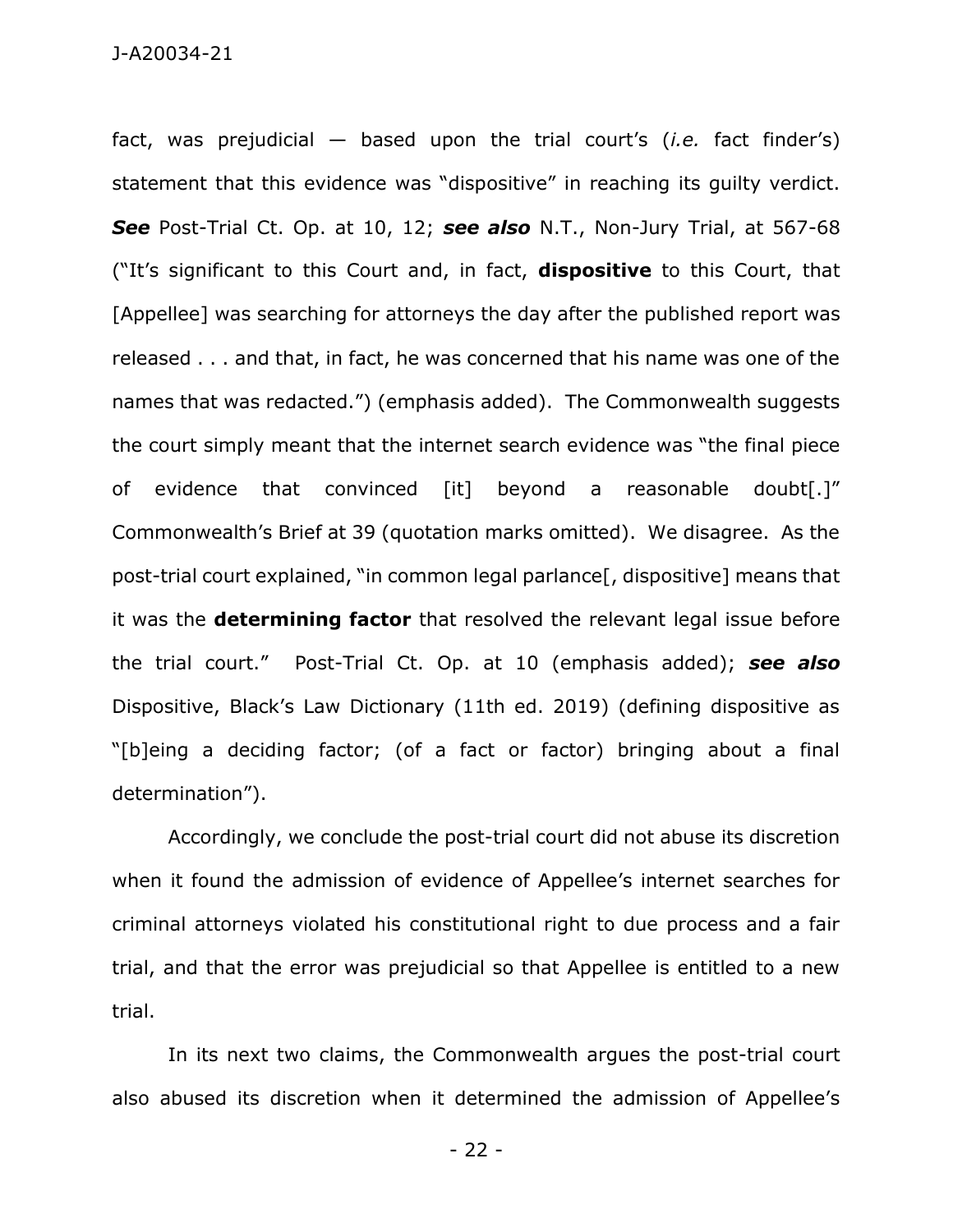internet search evidence violated the Pennsylvania Rules of Evidence because it was not relevant and was unfairly prejudicial. Commonwealth's Brief at 26, 34.

As discussed above, the admission of evidence is within the broad discretion of the trial court. *Talbert*, 129 A.3d at 539. After concluding evidence meets the threshold for relevancy, the trial court must determine whether it is unfairly prejudicial to the defendant. *Id.*; Pa.R.Ev. 403 (relevant evidence may be excluded if it will cause unfair prejudice). While the trial court need not "sanitize" the record of all negative inferences against a defendant, it must preclude evidence that would "inflame" the fact finder into "mak[ing] a decision based on something other than the legal propositions relevant to the case." *Talbert*, 129 A.3d at 539.

Here, the post-trial court concluded "the probative value of the internet searches was slight and the potential prejudicial impact of the evidence substantially outweighed whatever probative value existed." Post-Trial Ct. Op. at 15. Further, the post-trial court questioned the Commonwealth's argument that Appellee's searches showed consciousness of guilt when "[Appellee] had no specific reason to believe that he was or would be under investigation for any type of sex offense." *Id.* at 15-16. The post-trial court concluded that because the alleged victim did not accuse Appellee of any criminal activity "until long after" the internet searches, there was no "sufficient nexus" between the events, and, thus the evidence was not relevant nor did its probative value outweigh its prejudicial impact. *Id.* at 16.

- 23 -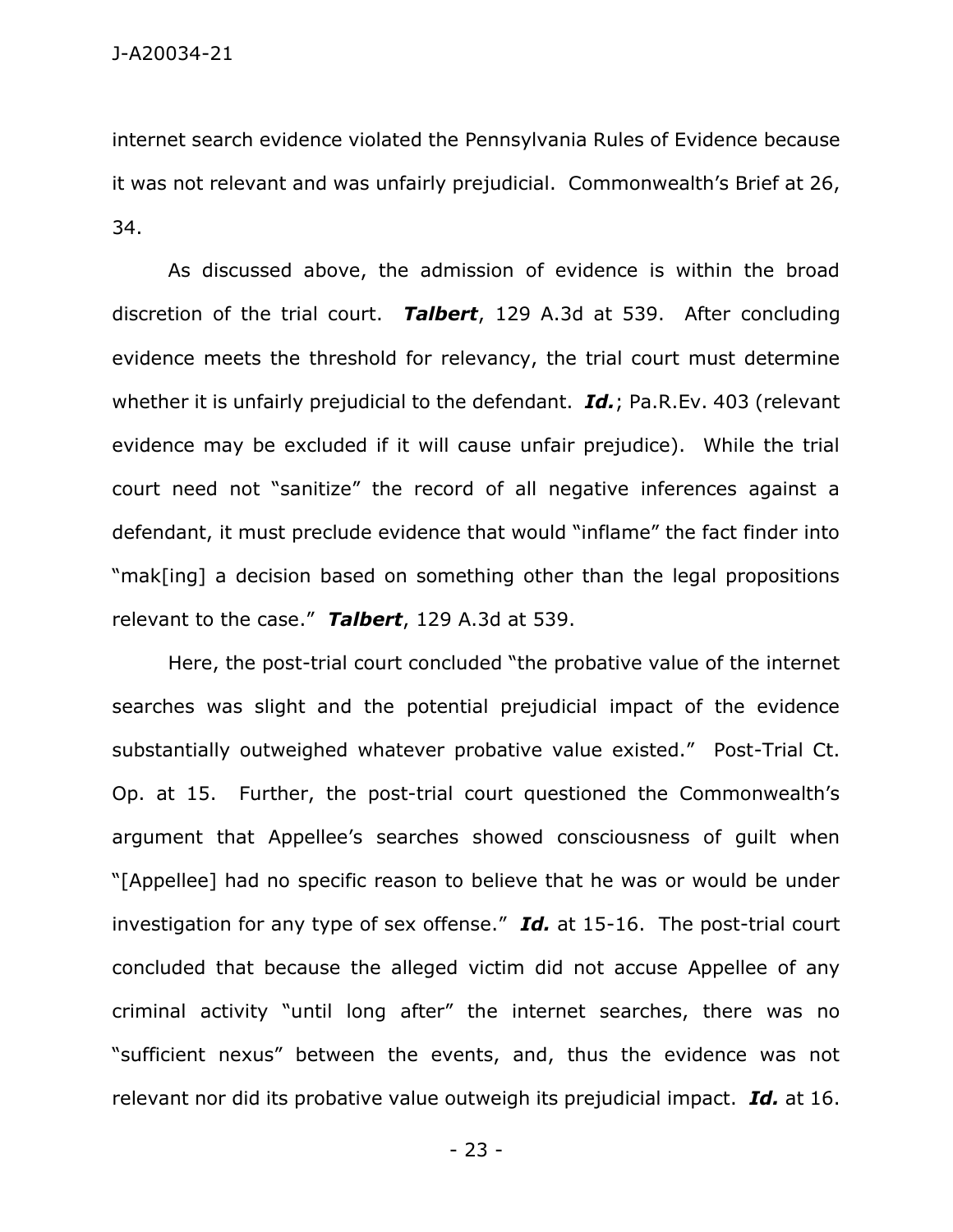## J-A20034-21

We agree with the post-trial court that the prejudicial impact of the evidence far outweighed its probative value. As discussed *supra*, the trial court found the internet searches "dispositive" in its decision. Post-Trial Ct. Op. at 10, 12; N.T., Non-Jury Trial, at 567-68 ("It's significant to this Court and, in fact, **dispositive** to this Court, that [Appellee] was searching for attorneys the day after the published report was released[.]") (emphasis added). Therefore, it is clear this evidence tipped the trial court's decision in favor of the Commonwealth. Further, without a sufficient nexus to prove consciousness of guilt - the purpose for which the Commonwealth sought to admit the evidence - it was not relevant to Appellee's guilt. Accordingly, there can be no question that this erroneously admitted evidence prejudiced Appellee at his bench trial.

In its final claim on appeal, the Commonwealth contends the post-trial court neglected to conduct a harmless error analysis before granting Appellee a new trial, and violated the coordinate jurisdiction rule. Commonwealth's Brief at 43. The Commonwealth avers that, although the post-trial court did provide a harmless error analysis in its opinion, it was "infected with [Appellee's] unpreserved constitutional arguments[.]" *Id.* Ultimately, the Commonwealth argues this Court should "disregard [the post-trial court's] harmless error analysis" because "no error occurred, so a harmless error analysis is not needed." *Id.* at 45. The Commonwealth further maintains the post-trial court "violated the coordinate jurisdiction rule" because it had "no

- 24 -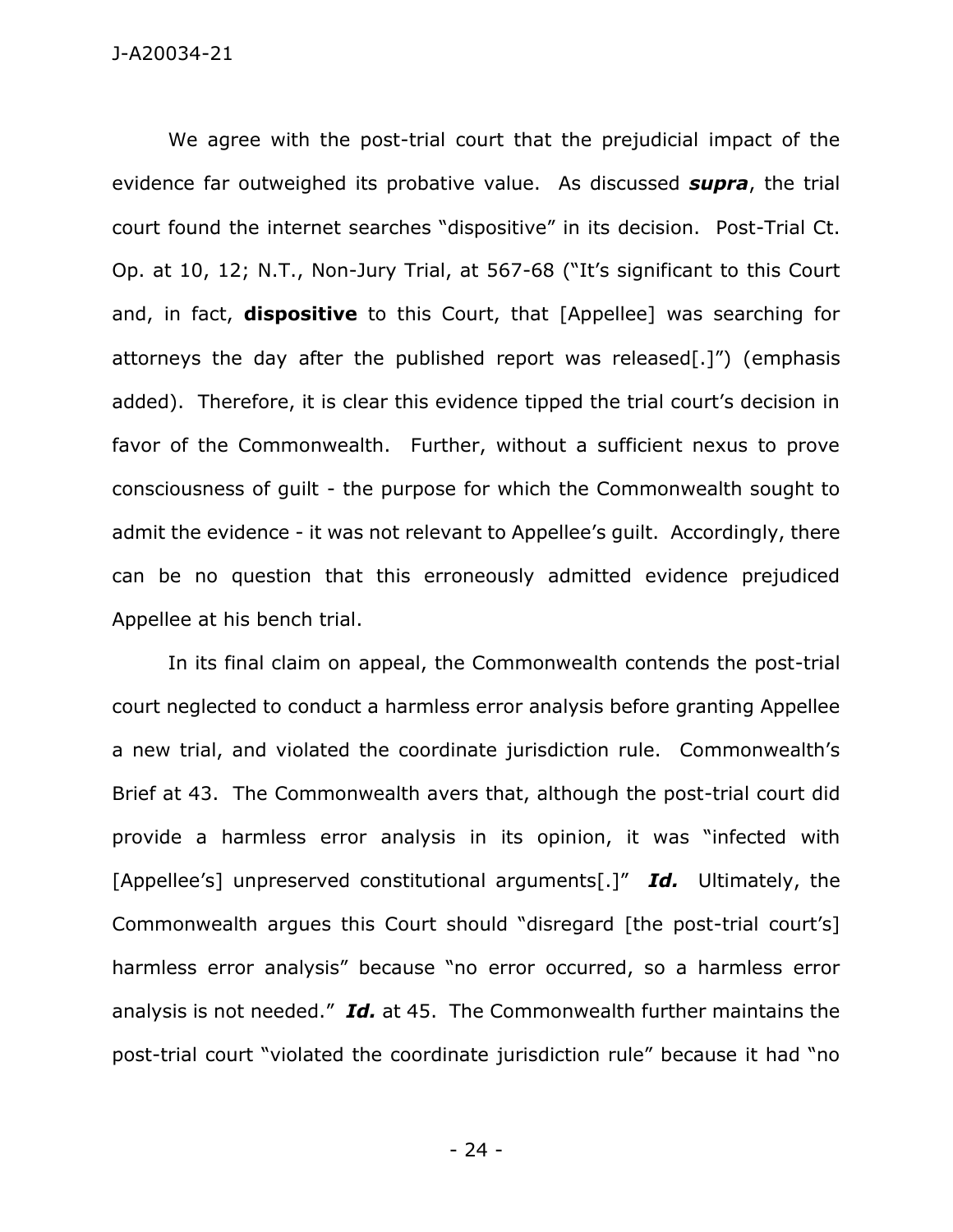basis" to "overrule [the trial court's] finally-decided legal question." *Id.* at 47-48.

We agree with the post-trial court's conclusion that "it is patently clear that the erroneous admission of the evidence of the internet searches for attorneys cannot be harmless error" when the trial court ruled the searches were "dispositive" to its determination of guilt. Post-Trial Ct. Op. at 18. At the time it rendered its verdict, the trial court explained:

[] I cannot say that I find that [Appellee] is a career pedophile [b]ecause I do not believe that to be the case. But I did watch him when he was on the stand, and when cross-examination started about those [i]nternet searches on July 29th, the [c]ourt detected a marked change in [Appellee's] demeanor consistent, not with an innocent individual, but rather, with a guilty individual.

N.T., Non-Jury Trial, at 568. The trial court then continued, stating it was "led to the inescapable conclusion" that Appellee was guilty. *Id.* The post-trial court's harmless error analysis and consideration of constitutional factors was proper and did not "infect" the analysis as the Commonwealth suggests. Further, "an error can be harmless only if the . . . court is convinced beyond a reasonable doubt that the error is harmless." *Commonwealth v. Story*, 383 A.2d 155, 162 (Pa. 1978) (footnote omitted). "[T]he burden of establishing that the error was harmless beyond a reasonable doubt rests with the Commonwealth." *Id.* at 162 n. 11. Here, the Commonwealth presents no argument to satisfy its burden. Instead, it rests upon its assertion that no harmless error review was necessary because no error occurred. Commonwealth Brief at 45.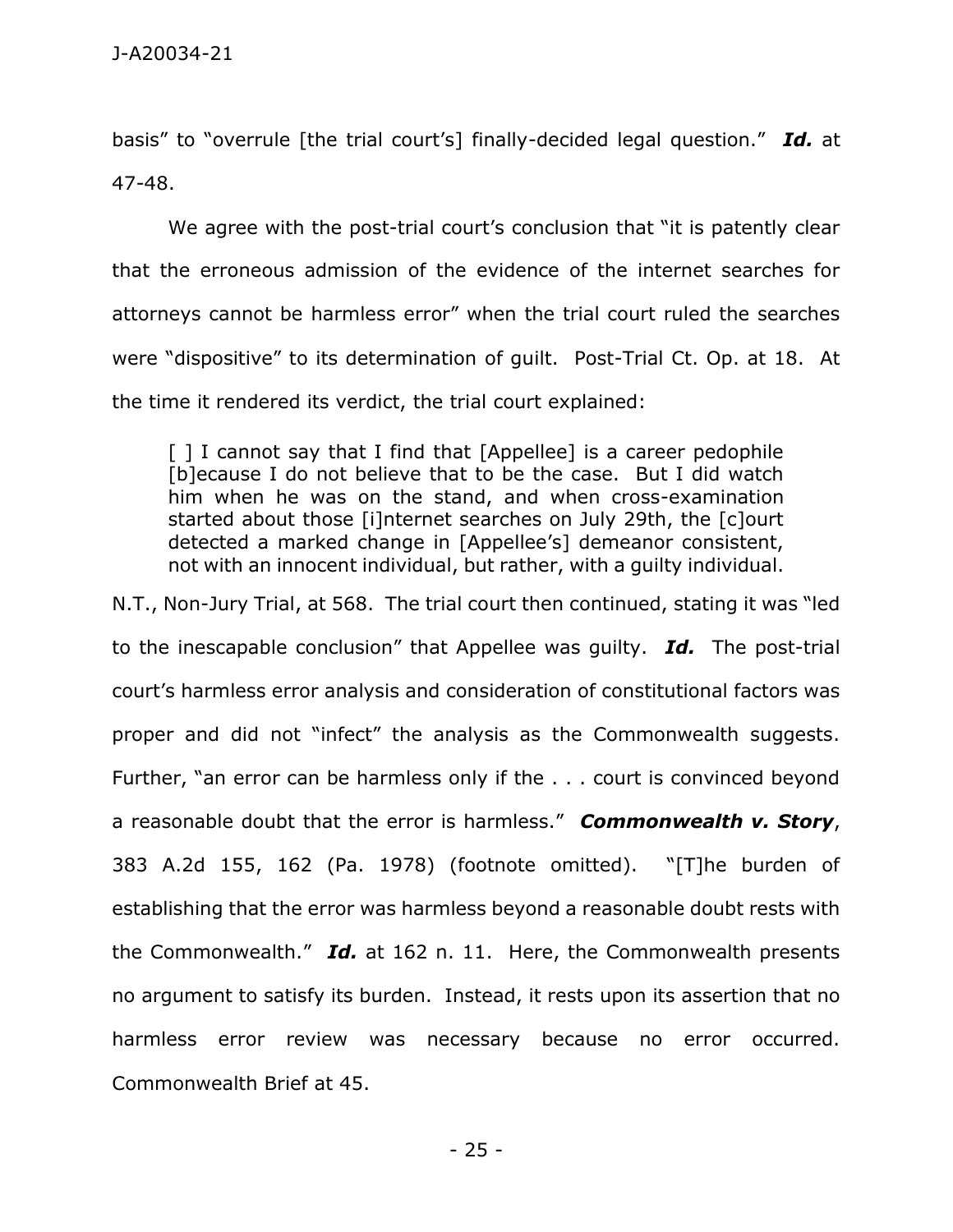With regard to the Commonwealth's assertion that the coordinate jurisdiction rule was violated, we note that "[g]enerally, judges of coordinate jurisdiction sitting in the same case should not overrule each other's decisions." *Commonwealth v. McCulligan*, 905 A.2d 983, 987 (Pa. Super. 2006) (citations and quotation marks omitted). However, the rule permits a post-trial court to correct "a mistake made by the trial judge during the trial process." *Id.* (citation omitted). To disregard a post-trial court's authority "to overrule legal errors made during the trial process . . . would render the post-trial motion rules meaningless." *Id.* (citation omitted).

Here, the Commonwealth contends the post-trial court violated the coordinate jurisdiction rule simply because it insists the post-trial court's ruling was incorrect. Indeed, it argues the trial court determined that the internet search evidence was admissible, and thus, the post-trial court had "no basis . . . to come swooping in during post-sentence motions and overrule a judge of coordinate jurisdiction on a finally-decided legal question." Commonwealth's Brief at 48. As explained above, we agree with the post-trial court's ruling that the trial court admitted the evidence in error. Accordingly, there is no violation of the coordinate jurisdiction rule. *See McCulligan*, 905 A.2d at 987.

Order affirmed.